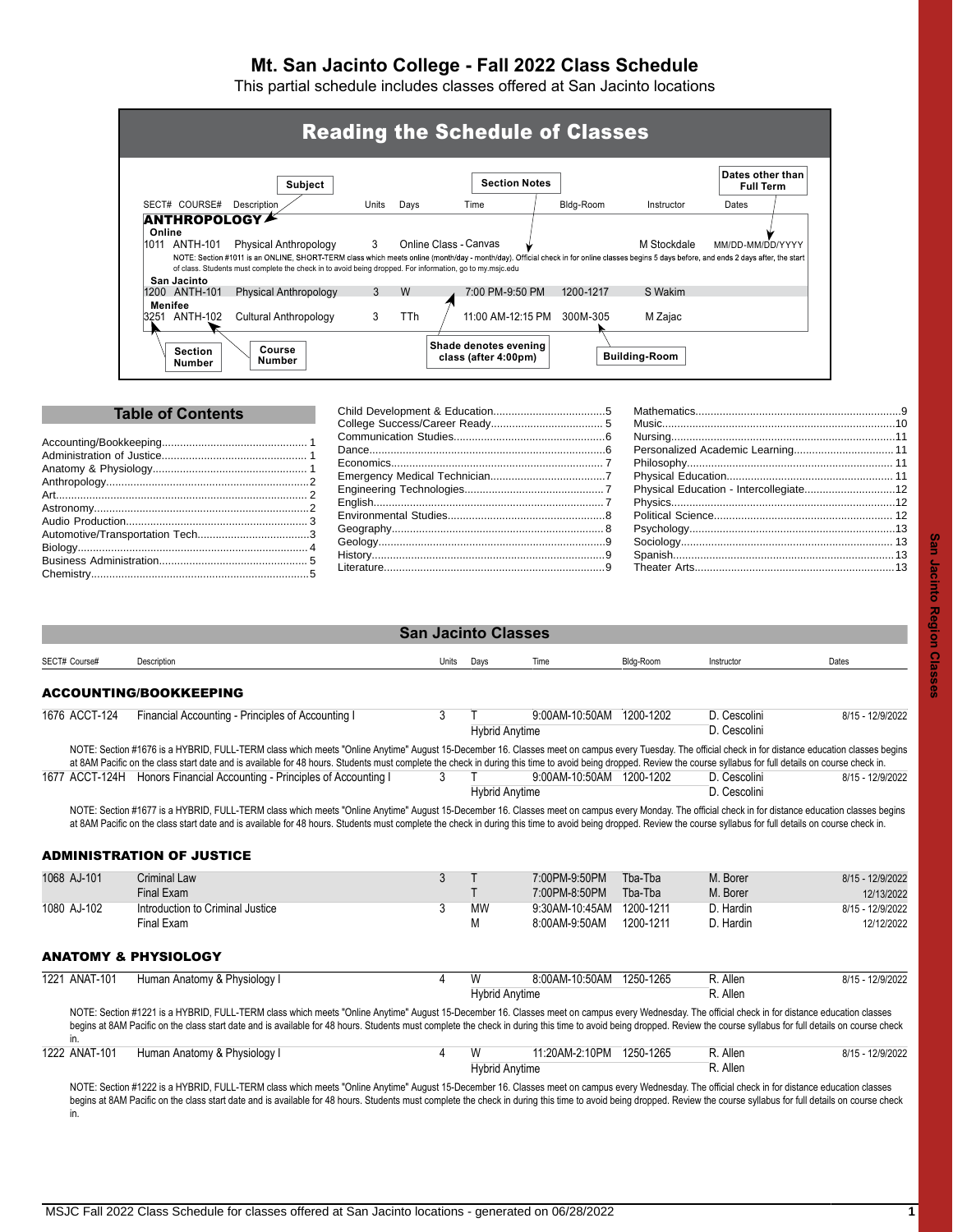<span id="page-1-0"></span>

|            | SECT# Course#         | Description                                                                                                                                                                                                                                                                                                                                                                                                                 | Units          | Days       | Time                      | Bldg-Room | Instructor   | Dates            |
|------------|-----------------------|-----------------------------------------------------------------------------------------------------------------------------------------------------------------------------------------------------------------------------------------------------------------------------------------------------------------------------------------------------------------------------------------------------------------------------|----------------|------------|---------------------------|-----------|--------------|------------------|
|            | 1523 ANAT-101         | Human Anatomy & Physiology I                                                                                                                                                                                                                                                                                                                                                                                                | 4              | W          | 6:00PM-8:50PM             | 1250-1265 | R. Allen     | 8/15 - 12/9/2022 |
|            |                       |                                                                                                                                                                                                                                                                                                                                                                                                                             |                |            | <b>Hybrid Anytime</b>     |           | R. Allen     |                  |
|            |                       | NOTE: Section #1523 is a HYBRID, FULL-TERM class which meets "Online Anytime" August 15-December 16. Classes meet on campus every Wednesday. The official check in for distance education classes                                                                                                                                                                                                                           |                |            |                           |           |              |                  |
|            | in.                   | begins at 8AM Pacific on the class start date and is available for 48 hours. Students must complete the check in during this time to avoid being dropped. Review the course syllabus for full details on course check                                                                                                                                                                                                       |                |            |                           |           |              |                  |
|            | 1623 ANAT-101         | Human Anatomy & Physiology I                                                                                                                                                                                                                                                                                                                                                                                                | 4              | Th         | 3:30PM-5:50PM             | 1250-1265 | <b>STAFF</b> | 8/15 - 12/9/2022 |
|            |                       |                                                                                                                                                                                                                                                                                                                                                                                                                             |                |            | <b>Hybrid Anytime</b>     |           | <b>STAFF</b> |                  |
|            |                       | NOTE: Section #1623 is a HYBRID, FULL-TERM class which meets "Online Anytime" August 15-December 16. Classes meet on campus every Thursday. The official check in for distance education classes                                                                                                                                                                                                                            |                |            |                           |           |              |                  |
|            | in.                   | begins at 8AM Pacific on the class start date and is available for 48 hours. Students must complete the check in during this time to avoid being dropped. Review the course syllabus for full details on course check                                                                                                                                                                                                       |                |            |                           |           |              |                  |
|            | 2016 ANAT-101         | Human Anatomy & Physiology I                                                                                                                                                                                                                                                                                                                                                                                                | 4              |            | 3:30PM-5:50PM             | 1250-1265 | L. Rahman    | 8/15 - 12/9/2022 |
|            |                       |                                                                                                                                                                                                                                                                                                                                                                                                                             |                |            | <b>Hybrid Anytime</b>     |           | L. Rahman    |                  |
|            |                       | NOTE: Section #2016 is a HYBRID, FULL-TERM class which meets "Online Anytime" August 15-December 16. Classes meet on campus every Tuesday. The official check in for distance education classes begins                                                                                                                                                                                                                      |                |            |                           |           |              |                  |
|            |                       | at 8AM Pacific on the class start date and is available for 48 hours. Students must complete the check in during this time to avoid being dropped. Review the course syllabus for full details on course check in.                                                                                                                                                                                                          |                |            |                           |           |              |                  |
|            | 1656 ANAT-102         | Human Anatomy & Physiology II                                                                                                                                                                                                                                                                                                                                                                                               | 4              | M          | 8.00AM-10:50AM 1250-1265  |           | C. Stocke    | 8/15 - 12/9/2022 |
|            |                       |                                                                                                                                                                                                                                                                                                                                                                                                                             |                |            | <b>Hybrid Anytime</b>     |           | C. Stocke    |                  |
|            |                       | NOTE: Section #1656 is a HYBRID, FULL-TERM class which meets "Online Anytime" August 15-December 16. Classes meet on campus every Monday. The official check in for distance education classes begins                                                                                                                                                                                                                       |                |            |                           |           |              |                  |
|            |                       | at 8AM Pacific on the class start date and is available for 48 hours. Students must complete the check in during this time to avoid being dropped. Review the course syllabus for full details on course check in.                                                                                                                                                                                                          |                |            |                           |           |              |                  |
|            | 1657 ANAT-102         | Human Anatomy & Physiology II                                                                                                                                                                                                                                                                                                                                                                                               | 4              | M          | 11:20AM-2:10PM 1250-1265  |           | C. Stocke    | 8/15 - 12/9/2022 |
|            |                       |                                                                                                                                                                                                                                                                                                                                                                                                                             |                |            | <b>Hybrid Anytime</b>     |           | C. Stocke    |                  |
|            |                       | NOTE: Section #1657 is a HYBRID, FULL-TERM class which meets "Online Anytime" August 15-December 16. Classes meet on campus every Monday. The official check in for distance education classes begins                                                                                                                                                                                                                       |                |            |                           |           |              |                  |
|            |                       | at 8AM Pacific on the class start date and is available for 48 hours. Students must complete the check in during this time to avoid being dropped. Review the course syllabus for full details on course check in.                                                                                                                                                                                                          |                |            |                           |           |              |                  |
|            | 1659 ANAT-102         | Human Anatomy & Physiology II                                                                                                                                                                                                                                                                                                                                                                                               | $\overline{4}$ | M          | 6:00PM-8:50PM             | 1250-1265 | C. Stocke    | 8/15 - 12/9/2022 |
|            |                       |                                                                                                                                                                                                                                                                                                                                                                                                                             |                |            | <b>Hybrid Anytime</b>     |           | C. Stocke    |                  |
|            |                       |                                                                                                                                                                                                                                                                                                                                                                                                                             |                |            |                           |           |              |                  |
|            |                       | NOTE: Section #1659 is a HYBRID, FULL-TERM class which meets "Online Anytime" August 15-December 16. Classes meet on campus every Monday. The official check in for distance education classes begins<br>at 8AM Pacific on the class start date and is available for 48 hours. Students must complete the check in during this time to avoid being dropped. Review the course syllabus for full details on course check in. |                |            |                           |           |              |                  |
|            |                       |                                                                                                                                                                                                                                                                                                                                                                                                                             |                |            |                           |           |              |                  |
|            |                       |                                                                                                                                                                                                                                                                                                                                                                                                                             |                |            |                           |           |              |                  |
|            | <b>ANTHROPOLOGY</b>   |                                                                                                                                                                                                                                                                                                                                                                                                                             |                |            |                           |           |              |                  |
|            | 1005 ANTH-101         | <b>Physical Anthropology</b>                                                                                                                                                                                                                                                                                                                                                                                                | $\overline{3}$ | TTh        | 11:00AM-12:15PM Tba-Tba   |           | J. Torres    | 8/15 - 12/9/2022 |
|            |                       | Final Exam                                                                                                                                                                                                                                                                                                                                                                                                                  |                | Th         | 10:00AM-11:50AM Tba-Tba   |           | J. Torres    | 12/15/2022       |
|            | 1023 ANTH-101H        | Honors Physical Anthropology                                                                                                                                                                                                                                                                                                                                                                                                | 3              | <b>TTh</b> | 11:00AM-12:15PM Tba-Tba   |           | J. Torres    |                  |
|            |                       | Final Exam                                                                                                                                                                                                                                                                                                                                                                                                                  |                | Th         | 10:00AM-11:50AM Tba-Tba   |           | J. Torres    | 12/15/2022       |
|            | 1284 ANTH-111         | Physical Anthropology Lab                                                                                                                                                                                                                                                                                                                                                                                                   | $\mathbf{1}$   | TTh        | 12:30PM-1:45PM 1200-1211  |           | J. Torres    | 8/15 - 12/9/2022 |
|            |                       | Lab Final Exam                                                                                                                                                                                                                                                                                                                                                                                                              |                | Τ          | 12:00PM-1:50PM 1200-1211  |           | J. Torres    | 12/13/2022       |
|            | 1108 ANTH-510         | Archaeological Survey                                                                                                                                                                                                                                                                                                                                                                                                       | 3              | F          | 9:00AM-9:50AM             | 1250-1255 | J. Torres    | 8/15 - 12/9/2022 |
|            |                       | (formerly ANTH-215)                                                                                                                                                                                                                                                                                                                                                                                                         |                |            |                           |           |              |                  |
|            |                       | Lab                                                                                                                                                                                                                                                                                                                                                                                                                         |                | F          | 10:00AM-3:50PM 1250-1255  |           | J. Torres    | 8/15 - 12/9/2022 |
|            |                       | <b>Final Exam</b>                                                                                                                                                                                                                                                                                                                                                                                                           |                | F          | 9:00AM-10:50AM 1250-1255  |           | J. Torres    | 12/16/2022       |
|            |                       |                                                                                                                                                                                                                                                                                                                                                                                                                             |                |            |                           |           |              |                  |
| <b>ART</b> |                       |                                                                                                                                                                                                                                                                                                                                                                                                                             |                |            |                           |           |              |                  |
|            |                       |                                                                                                                                                                                                                                                                                                                                                                                                                             |                |            |                           |           |              |                  |
|            | 0801 ART-100          | Art Appreciation                                                                                                                                                                                                                                                                                                                                                                                                            | 3              | MW         | 10:25AM-11:40AM Tba-Tba   |           | <b>STAFF</b> | 8/15 - 12/9/2022 |
|            |                       | Final Exam                                                                                                                                                                                                                                                                                                                                                                                                                  |                | M          | 10:00AM-11:50PM Tba-Tba   |           | <b>STAFF</b> | 12/12/2022       |
|            |                       | NOTE: Section #0801 will be held at the San Gorgonio Pass Campus (SGP) 3144 W. Westward Ave., Banning, CA 92220. The course is offered in partnership with Beaumont Middle College High School and is                                                                                                                                                                                                                       |                |            |                           |           |              |                  |
|            | open to all students. |                                                                                                                                                                                                                                                                                                                                                                                                                             |                |            |                           |           |              |                  |
|            | 0802 ART-100          | Art Appreciation                                                                                                                                                                                                                                                                                                                                                                                                            | 3              | <b>MW</b>  | 8:30AM-9:45AM             | Tba-Tba   | <b>STAFF</b> | 8/15 - 12/9/2022 |
|            |                       | Final Exam                                                                                                                                                                                                                                                                                                                                                                                                                  |                | M          | 8:00AM-9:50AM             | Tba-Tba   | <b>STAFF</b> | 12/12/2022       |
|            |                       | NOTE: Section #0802 will be held at the San Gorgonio Pass Campus (SGP) 3144 W. Westward Ave., Banning, CA 92220. The course is offered in partnership with Beaumont Middle College High School and is                                                                                                                                                                                                                       |                |            |                           |           |              |                  |
|            | open to all students. |                                                                                                                                                                                                                                                                                                                                                                                                                             |                |            |                           |           |              |                  |
|            | 1486 ART-100          | Art Appreciation                                                                                                                                                                                                                                                                                                                                                                                                            | 3              | TTh        | 8:00AM-9:15AM             | 1250-1255 | C. Glaze     | 8/15 - 12/9/2022 |
|            |                       | Final Exam                                                                                                                                                                                                                                                                                                                                                                                                                  |                | Th         | 8:00AM-9:50AM             | 1250-1255 | C. Glaze     | 12/15/2022       |
|            | 1307 ART-108          | Beginning Drawing                                                                                                                                                                                                                                                                                                                                                                                                           | 3              | <b>MW</b>  | 9:00AM-11:50AM            | 1400-1405 | D. Ibarra    | 8/15 - 12/9/2022 |
|            |                       | Final Exam                                                                                                                                                                                                                                                                                                                                                                                                                  |                | M          | 8:00AM-9:50AM             | 1400-1405 | D. Ibarra    | 12/12/2022       |
|            | 1855 ART-115          | Painting I                                                                                                                                                                                                                                                                                                                                                                                                                  | 3              | <b>MW</b>  | 9:00AM-11:50AM            | 1400-1406 | C. Glaze     | 8/15 - 12/9/2022 |
|            |                       | Final Exam                                                                                                                                                                                                                                                                                                                                                                                                                  |                | M          | 8:00AM-9:50AM             | 1400-1406 | C. Glaze     | 12/12/2022       |
|            | 1314 ART-120          | 2D Design                                                                                                                                                                                                                                                                                                                                                                                                                   | 3              | TTh        | 1:00PM-3:50PM             | 1400-1405 | C. Glaze     | 8/15 - 12/9/2022 |
|            |                       | Final Exam                                                                                                                                                                                                                                                                                                                                                                                                                  |                | Τ          | 12:00PM-1:50PM            | 1400-1405 | C. Glaze     | 12/13/2022       |
|            | 1186 ART-122          | 3D Design                                                                                                                                                                                                                                                                                                                                                                                                                   | 3              | <b>MW</b>  | 1:00PM-3:50PM             | 1400-1406 | J. Knuth     | 8/15 - 12/9/2022 |
|            |                       | Final Exam                                                                                                                                                                                                                                                                                                                                                                                                                  |                | Μ          | 12:00PM-1:50PM 1400-1406  |           | J. Knuth     | 12/12/2022       |
|            | 1105 ART-151          | Ceramic Arts                                                                                                                                                                                                                                                                                                                                                                                                                | 3              | МW         | 10:00AM-12:15PM 1400-1408 |           | J. Knuth     | 8/15 - 12/9/2022 |
|            |                       | Lab                                                                                                                                                                                                                                                                                                                                                                                                                         |                | <b>MW</b>  | 12:15PM-12:50PM 1400-1408 |           | J. Knuth     | 8/15 - 12/9/2022 |
|            |                       | Final Exam                                                                                                                                                                                                                                                                                                                                                                                                                  |                | W          | 10:00AM-11:50AM 1400-1408 |           | J. Knuth     | 12/14/2022       |
|            |                       |                                                                                                                                                                                                                                                                                                                                                                                                                             |                |            |                           |           |              |                  |
|            | <b>ASTRONOMY</b>      |                                                                                                                                                                                                                                                                                                                                                                                                                             |                |            |                           |           |              |                  |
|            |                       |                                                                                                                                                                                                                                                                                                                                                                                                                             |                |            |                           |           |              |                  |
|            | 1408 ASTR-101         | Introduction to Astronomy                                                                                                                                                                                                                                                                                                                                                                                                   | $\overline{4}$ | M          | 6:30PM-9:20PM             | 100-156   | <b>STAFF</b> | 8/15 - 12/9/2022 |
|            |                       |                                                                                                                                                                                                                                                                                                                                                                                                                             |                |            | <b>Hybrid Anytime</b>     |           | <b>STAFF</b> |                  |

<span id="page-1-2"></span><span id="page-1-1"></span>NOTE: Section #1408 is a HYBRID, FULL-TERM class which meets "Online Anytime" August 15-December 16. Classes meet on campus every Monday. The official check in for distance education classes begins at 8AM Pacific on the class start date and is available for 48 hours. Students must complete the check in during this time to avoid being dropped. Review the course syllabus for full details on course check in.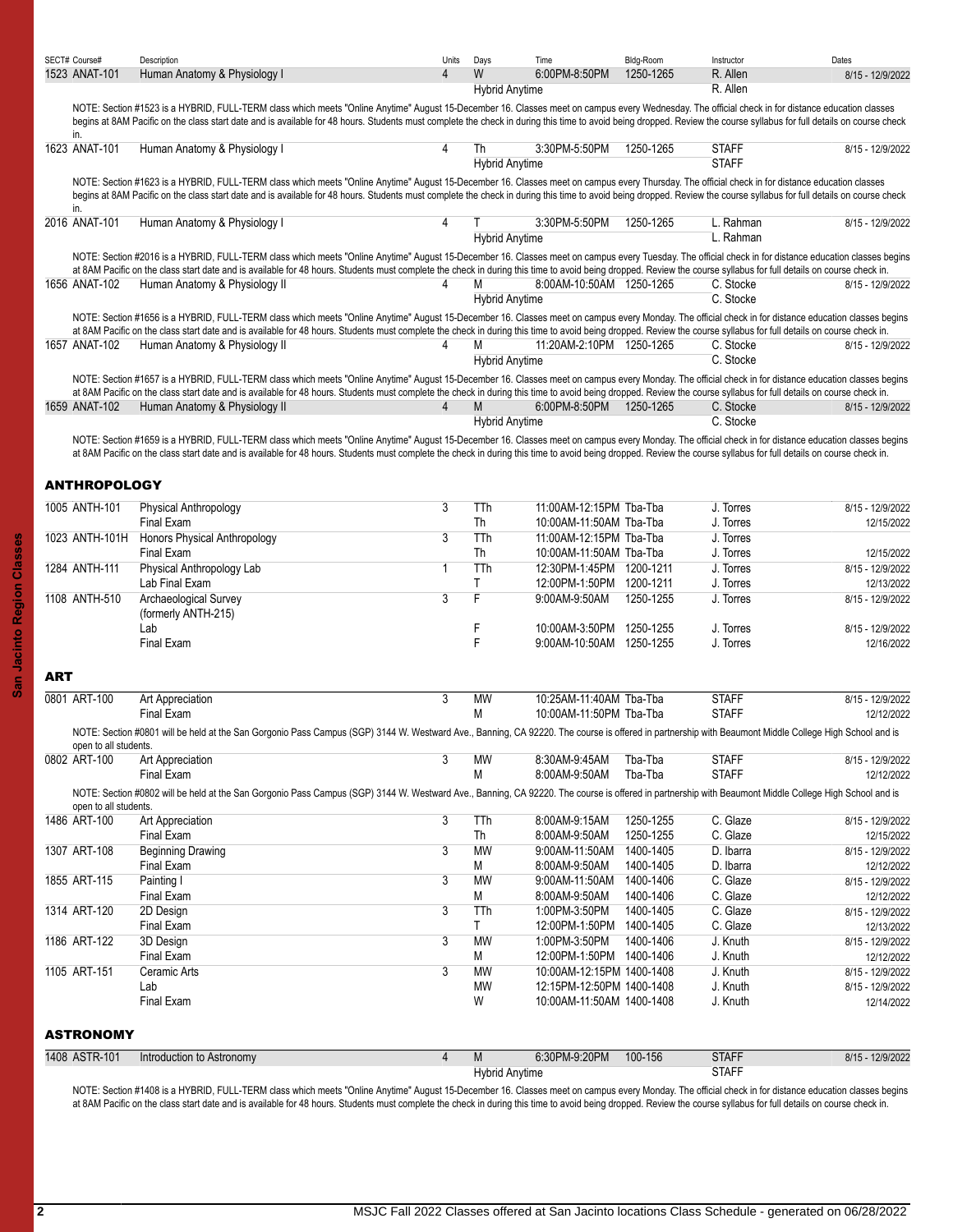<span id="page-2-1"></span><span id="page-2-0"></span>

| SECT# Course#           | Description                                                                             | Units          | Days       | Time                             | Bldg-Room            | Instructor                   | Dates                          |
|-------------------------|-----------------------------------------------------------------------------------------|----------------|------------|----------------------------------|----------------------|------------------------------|--------------------------------|
|                         |                                                                                         |                |            |                                  |                      |                              |                                |
| <b>AUDIO PRODUCTION</b> |                                                                                         |                |            |                                  |                      |                              |                                |
| 1015 AUD-141            | Intermediate Studio Recording                                                           | 3              | W          | 8:00AM-10:50AM                   | 1600-1618            | <b>STAFF</b>                 | 8/15 - 12/9/2022               |
| 1026 AUD-141            | Final Exam                                                                              |                | W<br>M     | 8:00AM-9:50AM                    | 1600-1618<br>Tba-Tba | <b>STAFF</b>                 | 12/14/2022<br>8/15 - 12/9/2022 |
|                         | Intermediate Studio Recording<br>Final Exam                                             | 3              | M          | 12:30PM-3:20PM<br>12:30PM-2:20PM | Tba-Tba              | <b>STAFF</b><br><b>STAFF</b> | 12/12/2022                     |
| 1029 AUD-142            | Advanced Studio Recording I                                                             | 3              | M          | 12:30PM-3:20PM                   | 1600-1618            | <b>STAFF</b>                 | 8/15 - 12/9/2022               |
|                         | Final Exam                                                                              |                | M          | 12:30PM-2:20PM                   | 1600-1618            | <b>STAFF</b>                 | 12/12/2022                     |
| 1035 AUD-142            | Advanced Studio Recording I                                                             | 3              | Th         | 8:00AM-10:50AM                   | 1600-1618            | <b>STAFF</b>                 | 8/15 - 12/9/2022               |
|                         | Final Exam                                                                              |                | Th         | 8:00AM-9:50AM                    | 1600-1618            | <b>STAFF</b>                 | 12/15/2022                     |
| 1215 AUD-143            | Pro Tools 101                                                                           | 3              | Th         | 9:00AM-11:50AM                   | 1600-1610            | <b>STAFF</b>                 | 8/15 - 12/9/2022               |
|                         | (formerly Computer Audio Editing)                                                       |                |            |                                  |                      |                              |                                |
|                         | Final Exam                                                                              |                | Th         | 9:00AM-10:50AM 1600-1610         |                      | <b>STAFF</b>                 | 12/15/2022                     |
|                         | <b>AUTOMOTIVE/TRANSPORTATION TECH</b>                                                   |                |            |                                  |                      |                              |                                |
| 1095 AUME-700           | <b>Basic Auto Mechanics</b>                                                             | 4              | <b>MW</b>  | 9:00AM-10:15AM 900-901           |                      | R. Pensiero                  | 8/15 - 12/9/2022               |
|                         | (formerly AUME-072)                                                                     |                |            |                                  |                      |                              |                                |
|                         | Lab                                                                                     |                | <b>MW</b>  | 10:30AM-11:45AM 900-901          |                      | R. Pensiero                  | 8/15 - 12/9/2022               |
|                         | <b>Final Exam</b>                                                                       |                | M          | 8:00AM-9:50AM                    | 900-901              | R. Pensiero                  | 12/12/2022                     |
| 1525 AUME-700           | <b>Basic Auto Mechanics</b>                                                             | $\overline{4}$ | <b>MW</b>  | 6.00PM-7:15PM                    | 900-909              | A. Lallman                   | 8/15 - 12/9/2022               |
|                         | (formerly AUME-072)                                                                     |                |            |                                  |                      |                              |                                |
|                         | Lab                                                                                     |                | <b>MW</b>  | 7:30PM-8:45PM                    | 900-909              | A. Lallman                   | 8/15 - 12/9/2022               |
|                         | Final Exam                                                                              |                | M          | 6:00PM-7:50PM                    | 900-909              | A. Lallman                   | 12/12/2022                     |
| 1791 AUME-700           | <b>Basic Auto Mechanics</b><br>(formerly AUME-072)                                      | 4              | TTh        | 9:00AM-10:15AM 900-901           |                      | R. Pensiero                  | 8/15 - 12/9/2022               |
|                         | Lab                                                                                     |                | TTh        | 10:30AM-11:45AM 900-901          |                      | R. Pensiero                  | 8/15 - 12/9/2022               |
|                         | <b>Final Exam</b>                                                                       |                | Th         | 8:00AM-9:50AM                    | 900-901              | R. Pensiero                  |                                |
| 2602 AUME-700           | <b>Basic Auto Mechanics</b>                                                             | 4              | <b>MW</b>  | 9:00AM-10:15AM 900-901           |                      | R. Pensiero                  | 8/15 - 12/9/2022               |
|                         | (formerly AUME-072)                                                                     |                |            |                                  |                      |                              |                                |
|                         | Lab                                                                                     |                | MW         | 10:30AM-11:45AM 900-901          |                      | R. Pensiero                  | 8/15 - 12/9/2022               |
|                         | Final Exam                                                                              |                | M          | 8:00AM-9:50AM                    | 900-901              | R. Pensiero                  | 12/12/2022                     |
|                         | NOTE: Section #2602 is part of the Apprenticeship Program. Instructor Consent Required. |                |            |                                  |                      |                              |                                |
| 2603 AUME-700           | <b>Basic Auto Mechanics</b><br>(formerly AUME-072)                                      | 4              | TTh        | 9:00AM-10:15AM                   | 900-901              | R. Pensiero                  | 8/15 - 12/9/2022               |
|                         | Lab                                                                                     |                | TTh        | 10:30AM-11:45AM 900-901          |                      | R. Pensiero                  | 8/15 - 12/9/2022               |
|                         | <b>Final Exam</b>                                                                       |                | Th         | 8:00AM-9:50AM                    | 900-901              | R. Pensiero                  | 12/15/2022                     |
|                         | NOTE: Section #2603 is part of the Apprenticeship Program. Instructor Consent Required. |                |            |                                  |                      |                              |                                |
| 1225 AUME-770           | Automotive Suspension, Steering and Alignment Systems                                   | 4              | <b>TTh</b> | 1:00PM-1:50PM                    | 900-901              | A. Lallman                   | 8/15 - 12/9/2022               |
|                         | (formerly AUME-120)                                                                     |                |            |                                  |                      |                              |                                |
|                         | Lab                                                                                     |                | TTh        | 2:00PM-4:50PM                    | 900-901              | A. Lallman                   | 8/15 - 12/9/2022               |
|                         | Final Exam                                                                              |                | T          | 12:00PM-1:50PM                   | 900-901              | A. Lallman                   | 12/13/2022                     |
| 2606 AUME-770           | Automotive Suspension, Steering and Alignment Systems<br>(formerly AUME-120)            | 4              | TTh        | 1:00PM-1:50PM                    | 900-901              | A. Lallman                   | 8/15 - 12/9/2022               |
|                         | Lab                                                                                     |                | TTh        | 2:00PM-4:50PM                    | 900-901              | A. Lallman                   | 8/15 - 12/9/2022               |
|                         | Final Exam                                                                              |                | T          | 12:00PM-1:50AM 900-901           |                      | A. Lallman                   | 12/13/2022                     |
|                         | NOTE: Section #2606 is part of the Apprenticeship Program. Instructor Consent Required. |                |            |                                  |                      |                              |                                |
| 1427 AUME-771           | Automotive Brake Systems                                                                | 4              | <b>MW</b>  | 1:00PM-2:15PM                    | 900-901              | R. Pensiero                  | 8/15 - 12/9/2022               |
|                         | (formerly AUME-095)                                                                     |                |            |                                  |                      |                              |                                |
|                         | Lab                                                                                     |                | MW         | 2:30PM-3:45PM                    | 900-901              | R. Pensiero                  | 8/15 - 12/9/2022               |
|                         | Final Exam                                                                              |                | М          | 12:00PM-1:50PM                   | 900-901              | R. Pensiero                  | 12/12/2022                     |
| 2604 AUME-771           | Automotive Brake Systems                                                                | 4              | MW         | 1:00PM-2:15PM                    | 900-901              | R. Pensiero                  | 8/15 - 12/9/2022               |
|                         | (formerly AUME-095)<br>Lab                                                              |                | MW         | 2:30PM-3:45PM                    | 900-901              | R. Pensiero                  | 8/15 - 12/9/2022               |
|                         | Final Exam                                                                              |                | М          | 12:00PM-1:50PM                   | 900-901              | R. Pensiero                  | 12/12/2022                     |
|                         | NOTE: Section #2604 is part of the Apprenticeship Program. Instructor Consent Required. |                |            |                                  |                      |                              |                                |
| 1483 AUME-780           | Automotive Electrical/Electronics I                                                     | $\overline{4}$ | <b>MW</b>  | 6:00PM-7:15PM                    | 900-901              | V. Bloom                     | 8/15 - 12/9/2022               |
|                         | (formerly AUME-096)                                                                     |                |            |                                  |                      |                              |                                |
|                         | Lab                                                                                     |                | <b>MW</b>  | 7:30PM-8:45PM                    | 900-901              | V. Bloom                     | 8/15 - 12/9/2022               |
|                         | Final Exam                                                                              |                | W          | 6:00PM-7:50PM                    | 900-901              | V. Bloom                     | 12/14/2022                     |
| 2605 AUME-780           | Automotive Electrical/Electronics I                                                     | 4              | <b>MW</b>  | 6:00PM-7:15PM                    | 900-901              | V. Bloom                     | 8/15 - 12/9/2022               |
|                         | (formerly AUME-096)<br>Lab                                                              |                | <b>MW</b>  | 7:30PM-8:45PM                    | 900-901              | V. Bloom                     |                                |
|                         | <b>Final Exam</b>                                                                       |                | W          | 6:00PM-7:50PM                    | 900-901              | V. Bloom                     | 8/15 - 12/9/2022<br>12/14/2022 |
|                         | NOTE: Section #2605 is part of the Apprenticeship Program. Instructor Consent Required. |                |            |                                  |                      |                              |                                |
| 1793 AUME-790           | Engine Performance I                                                                    | 4              | MW         | 1:00PM-2:15PM                    | 900-909              | A. Lallman                   | 8/15 - 12/9/2022               |
|                         | (formerly AUME-087)                                                                     |                |            |                                  |                      |                              |                                |
|                         | Lab                                                                                     |                | <b>MW</b>  | 2:30PM-3:45PM                    | 900-909              | A. Lallman                   | 8/15 - 12/9/2022               |
|                         | Final Exam                                                                              |                | М          | 12:00PM-1:50PM                   | 900-909              | A. Lallman                   | 12/12/2022                     |
| 2601 AUME-790           | Engine Performance I                                                                    | 4              | MW         | 1:00PM-2:15PM                    | 900-909              | A. Lallman                   | 8/15 - 12/9/2022               |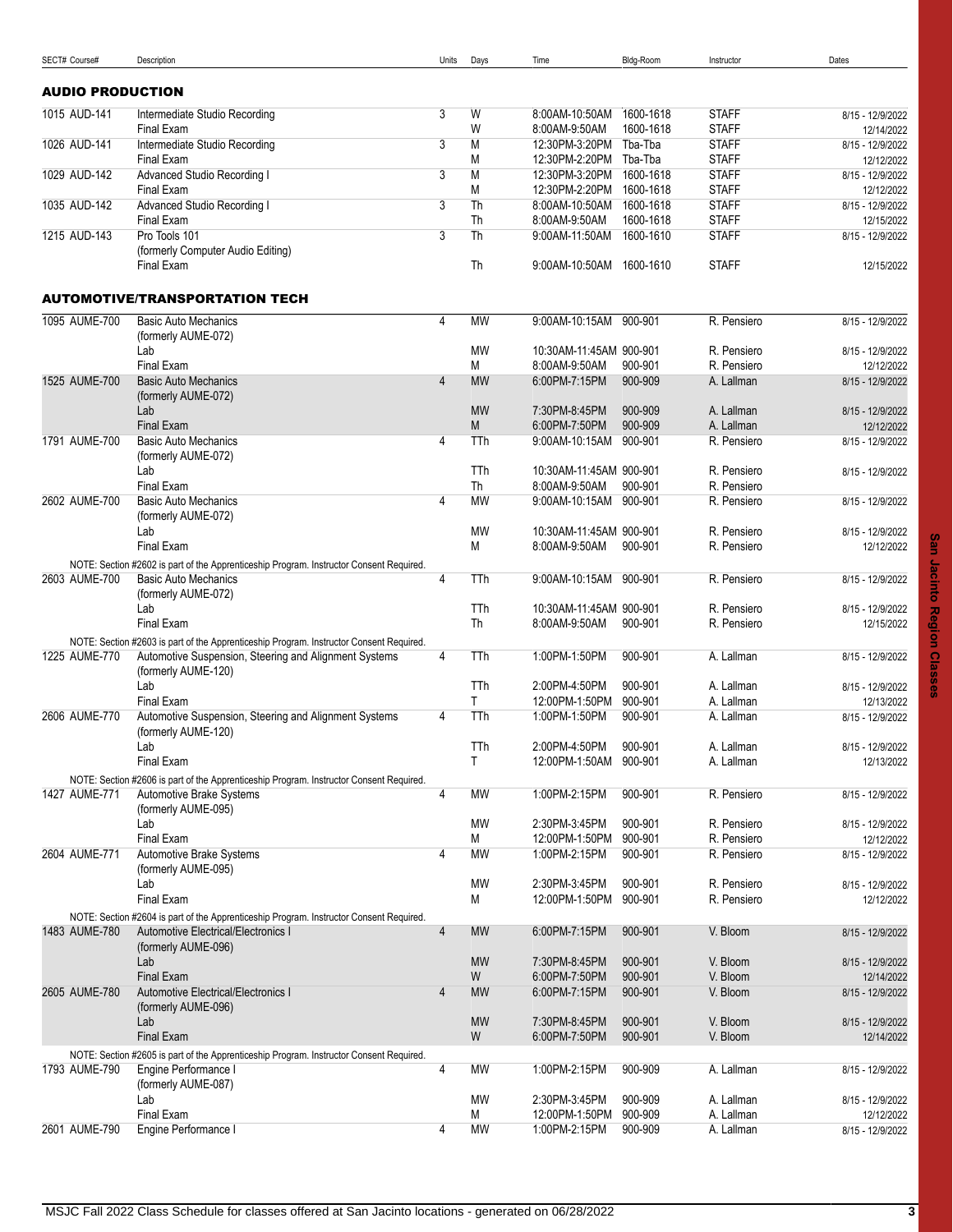<span id="page-3-0"></span>

| SECT# Course#                     | Description<br>(formerly AUME-087)                                                                                                                                                                                                                                                                                                                                                                                                                                                                                                                                                                                                                                                                    | Units          | Days                        | Time                                             | Bldg-Room                        | Instructor                         | Dates                          |
|-----------------------------------|-------------------------------------------------------------------------------------------------------------------------------------------------------------------------------------------------------------------------------------------------------------------------------------------------------------------------------------------------------------------------------------------------------------------------------------------------------------------------------------------------------------------------------------------------------------------------------------------------------------------------------------------------------------------------------------------------------|----------------|-----------------------------|--------------------------------------------------|----------------------------------|------------------------------------|--------------------------------|
|                                   | Lab                                                                                                                                                                                                                                                                                                                                                                                                                                                                                                                                                                                                                                                                                                   |                | MW                          | 2:30PM-3:45PM                                    | 900-909                          | A. Lallman                         | 8/15 - 12/9/2022               |
|                                   | <b>Final Exam</b>                                                                                                                                                                                                                                                                                                                                                                                                                                                                                                                                                                                                                                                                                     |                | М                           | 12:00PM-1:50PM                                   | 900-909                          | A. Lallman                         | 12/12/2022                     |
|                                   | NOTE: Section #2601 is part of the Apprenticeship Program. Instructor Consent Required.                                                                                                                                                                                                                                                                                                                                                                                                                                                                                                                                                                                                               |                |                             |                                                  |                                  |                                    |                                |
| 1045 AUME-795                     | Automotive Heating, Ventilation and Air Conditioning<br>(formerly AUME-093)                                                                                                                                                                                                                                                                                                                                                                                                                                                                                                                                                                                                                           | $\overline{4}$ | TTh                         | 6:00PM-7:15PM                                    | 900-901                          | A. Lallman                         | 8/15 - 12/9/2022               |
|                                   | Lab                                                                                                                                                                                                                                                                                                                                                                                                                                                                                                                                                                                                                                                                                                   |                | <b>TTh</b>                  | 7:30PM-8:45PM                                    | 900-901                          | A. Lallman                         | 8/15 - 12/9/2022               |
|                                   | <b>Final Exam</b>                                                                                                                                                                                                                                                                                                                                                                                                                                                                                                                                                                                                                                                                                     |                | T.                          | 6:00PM-7:50PM                                    | 900-901                          | A. Lallman                         | 12/13/2022                     |
| <b>BIOLOGY</b>                    |                                                                                                                                                                                                                                                                                                                                                                                                                                                                                                                                                                                                                                                                                                       |                |                             |                                                  |                                  |                                    |                                |
| 1040 BIOL-100                     | Human Biology                                                                                                                                                                                                                                                                                                                                                                                                                                                                                                                                                                                                                                                                                         | 4              | Th                          | 8:00AM-10:50AM 1250-1258                         |                                  | S. Pamula                          | 8/15 - 12/9/2022               |
|                                   |                                                                                                                                                                                                                                                                                                                                                                                                                                                                                                                                                                                                                                                                                                       |                | <b>Hybrid Anytime</b>       |                                                  |                                  | S. Pamula                          |                                |
|                                   | NOTE: Section #1040 is a HYBRID, FULL-TERM class which meets "Online Anytime" August 15-December 16. Classes meet on campus every Thursday. The official check in for distance education classes<br>begins at 8AM Pacific on the class start date and is available for 48 hours. Students must complete the check in during this time to avoid being dropped. Review the course syllabus for full details on course check                                                                                                                                                                                                                                                                             |                |                             |                                                  |                                  |                                    |                                |
| in.<br>1670 BIOL-100              | Human Biology                                                                                                                                                                                                                                                                                                                                                                                                                                                                                                                                                                                                                                                                                         | 4              | Th                          | 11:00AM-1:50PM 1250-1258                         |                                  | S. Pamula                          | 8/15 - 12/9/2022               |
|                                   | NOTE: Section #1670 is a HYBRID, FULL-TERM class which meets "Online Anytime" August 15-December 16. Classes meet on campus every Thursday. The official check in for distance education classes                                                                                                                                                                                                                                                                                                                                                                                                                                                                                                      |                | <b>Hybrid Anytime</b>       |                                                  |                                  | S. Pamula                          |                                |
| in.                               | begins at 8AM Pacific on the class start date and is available for 48 hours. Students must complete the check in during this time to avoid being dropped. Review the course syllabus for full details on course check                                                                                                                                                                                                                                                                                                                                                                                                                                                                                 |                |                             |                                                  |                                  |                                    |                                |
| 0805 BIOL-115                     | Introductory Topics in Biology: Cells to Ecosystems<br>(formerly Topics in Biology)                                                                                                                                                                                                                                                                                                                                                                                                                                                                                                                                                                                                                   | 4              | TTh                         | 10:00AM-11:15AM Tba-Tba                          |                                  | <b>STAFF</b>                       | 8/15 - 12/9/2022               |
|                                   | Lab                                                                                                                                                                                                                                                                                                                                                                                                                                                                                                                                                                                                                                                                                                   |                |                             |                                                  | Online Anytime                   | <b>STAFF</b>                       |                                |
|                                   | NOTE: Section #0805 is a HYBRID, FULL-TERM class which meets "Online Anytime" August 15-Dec 16. Classes meet on campus the following dates: 08/15/22-12/16/22 T/TH 10:00-11:15AM. The official check<br>in for distance education classes begins at 8AM Pacific on the class start date and is available for 48 hours. Students must complete the check in during this time to avoid being dropped. Review the course<br>syllabus for full details on course check in. NOTE: Section #0805 will be held at the San Gorgonio Pass Campus (SGP) 3144 W. Westward Ave., Banning, CA 92220. The course is offered in partnership with<br>Beaumont Middle College High School and is open to all students. |                |                             |                                                  |                                  |                                    |                                |
| 0806 BIOL-115                     | Introductory Topics in Biology: Cells to Ecosystems<br>(formerly Topics in Biology)                                                                                                                                                                                                                                                                                                                                                                                                                                                                                                                                                                                                                   | 4              | TTh                         | 8:30AM-9:45AM                                    | Tba-Tba                          | <b>STAFF</b>                       | 8/15 - 12/9/2022               |
|                                   | Lab                                                                                                                                                                                                                                                                                                                                                                                                                                                                                                                                                                                                                                                                                                   |                |                             |                                                  | Online Anytime                   | <b>STAFF</b>                       |                                |
|                                   | NOTE: Section #0806 is a HYBRID, FULL-TERM class which meets "Online Anytime" August 15-Dec 16. Classes meet on campus the following dates: 08/15/22-12/16/22 T/TH 08:30-09:45. The official check in<br>for distance education classes begins at 8AM Pacific on the class start date and is available for 48 hours. Students must complete the check in during this time to avoid being dropped. Review the course syllabus<br>for full details on course check in. NOTE: Section #0806 will be held at the San Gorgonio Pass Campus (SGP) 3144 W. Westward Ave., Banning, CA 92220. The course is offered in partnership with Beaumont<br>Middle College High School and is open to all students.   |                |                             |                                                  |                                  |                                    |                                |
| 1232 BIOL-115                     | Introductory Topics in Biology: Cells to Ecosystems<br>(formerly Topics in Biology)                                                                                                                                                                                                                                                                                                                                                                                                                                                                                                                                                                                                                   | 4              |                             | 2:30PM-3:45PM                                    | 1250-1258                        | Z. Akyol-Ataman                    | 8/15 - 12/9/2022               |
|                                   | Lab                                                                                                                                                                                                                                                                                                                                                                                                                                                                                                                                                                                                                                                                                                   |                | Th<br><b>Hybrid Anytime</b> | 1:00PM-2:15PM                                    | 1250-1258                        | Z. Akyol-Ataman<br>Z. Akyol-Ataman | 8/15 - 12/9/2022               |
|                                   | NOTE: Section #1232 is a HYBRID, FULL-TERM class which meets "Online Anytime" August 15-December 16. Classes meet on campus every Tuesday and Thursday. The official check in for distance education<br>classes begins at 8AM Pacific on the class start date and is available for 48 hours. Students must complete the check in during this time to avoid being dropped. Review the course syllabus for full details on                                                                                                                                                                                                                                                                              |                |                             |                                                  |                                  |                                    |                                |
| course check in.<br>1674 BIOL-115 | Introductory Topics in Biology: Cells to Ecosystems                                                                                                                                                                                                                                                                                                                                                                                                                                                                                                                                                                                                                                                   | 4              | <b>MW</b>                   | 11:30AM-12:45PM 1250-1258                        |                                  | R. Piercy                          | 8/15 - 12/9/2022               |
|                                   | (formerly Topics in Biology)<br>Lab                                                                                                                                                                                                                                                                                                                                                                                                                                                                                                                                                                                                                                                                   |                | <b>MW</b>                   | 1:00PM-2:15PM                                    | 1250-1258                        | R. Piercy                          |                                |
|                                   | Final Exam                                                                                                                                                                                                                                                                                                                                                                                                                                                                                                                                                                                                                                                                                            |                | W                           | 10:00AM-11:50AM 1250-1258                        |                                  | R. Piercy                          | 8/15 - 12/9/2022<br>12/14/2022 |
| 1233 BIOL-125                     | Microbiology                                                                                                                                                                                                                                                                                                                                                                                                                                                                                                                                                                                                                                                                                          | 4              |                             | 9:00AM-11:50AM 1250-1265                         |                                  | Z. Akyol-Ataman                    | 8/15 - 12/9/2022               |
|                                   | Lab                                                                                                                                                                                                                                                                                                                                                                                                                                                                                                                                                                                                                                                                                                   |                | Th                          | 9:30AM-10:45AM 1250-1265                         |                                  | Z. Akyol-Ataman                    | 8/15 - 12/9/2022               |
|                                   |                                                                                                                                                                                                                                                                                                                                                                                                                                                                                                                                                                                                                                                                                                       |                | MW                          | 9:00AM-10:05AM Hybrid Real-Time Z. Akyol-Ataman  |                                  |                                    | 8/15 - 12/9/2022               |
|                                   | Final Exam                                                                                                                                                                                                                                                                                                                                                                                                                                                                                                                                                                                                                                                                                            |                | M                           | 8:00AM-9:50AM                                    | Hybrid Real-Time Z. Akyol-Ataman |                                    | 12/12/2022                     |
|                                   | NOTE: Section #1233 is a HYBRID, FULL-TERM class which meets "Online Real-Time" with required, live online meetings every Monday and Wednesday from 9:00-10:05am. Classes meet on campus every<br>Tuesday and Thursday. Students enrolling in this course will need a microphone, speakers, and an internet connection capable of accommodating zoom videoconferencing software. A webcam/camera is<br>recommended. The official check in for distance education classes begins at 8AM Pacific on the class start date and is available for 48 hours. Students must complete the check in during this time to avoid being                                                                             |                |                             |                                                  |                                  |                                    |                                |
|                                   | dropped. Review the course syllabus for full details on course check in.                                                                                                                                                                                                                                                                                                                                                                                                                                                                                                                                                                                                                              |                |                             |                                                  |                                  |                                    |                                |
| 1955 BIOL-125                     | Microbiology                                                                                                                                                                                                                                                                                                                                                                                                                                                                                                                                                                                                                                                                                          | 4              | Τ                           | 12:30PM-3:20PM 1250-1265                         |                                  | Z. Akyol-Ataman                    | 8/15 - 12/9/2022               |
|                                   | Lab                                                                                                                                                                                                                                                                                                                                                                                                                                                                                                                                                                                                                                                                                                   |                | Th                          | 11:30AM-12:45PM 1250-1265                        |                                  | Z. Akyol-Ataman                    | 8/15 - 12/9/2022               |
|                                   |                                                                                                                                                                                                                                                                                                                                                                                                                                                                                                                                                                                                                                                                                                       |                | MW                          | 11:00AM-12:05PM Hybrid Real-Time Z. Akyol-Ataman |                                  |                                    | 8/15 - 12/9/2022               |
|                                   | Final Exam                                                                                                                                                                                                                                                                                                                                                                                                                                                                                                                                                                                                                                                                                            |                | W                           | 10:00AM-11:50AM Hybrid Real-Time Z. Akyol-Ataman |                                  |                                    | 12/14/2022                     |
|                                   | NOTE: Section #1955 is a HYBRID, FULL-TERM class which meets "Online Real-Time" with required, live online meetings every Monday and Wednesday from 11:00-12:05am. Classes meet on campus every<br>Tuesday and Thursday. Students enrolling in this course will need a microphone, speakers, and an internet connection capable of accommodating zoom videoconferencing software. A webcam/camera is<br>recommended. The official check in for distance education classes begins at 8AM Pacific on the class start date and is available for 48 hours. Students must complete the check in during this time to avoid being<br>dropped. Review the course syllabus for full details on course check in |                |                             |                                                  |                                  |                                    |                                |
| 1745 BIOL-150                     | General Biology I                                                                                                                                                                                                                                                                                                                                                                                                                                                                                                                                                                                                                                                                                     | 4              | Th                          | 2:00PM-4:50PM                                    | 1250-1258                        | M. Plotkin                         | 8/15 - 12/9/2022               |
|                                   |                                                                                                                                                                                                                                                                                                                                                                                                                                                                                                                                                                                                                                                                                                       |                | <b>Hybrid Anytime</b>       |                                                  |                                  | M. Plotkin                         |                                |
|                                   | NOTE: Section #1745 HYBRID, FULL-TERM class which meets "Online Anytime" August 15- December 16. Classes meet on campus every Thursday. The official check in for distance education classes begins at<br>8AM Pacific on the class start date and is available for 48 hours. Students must complete the check in during this time to avoid being dropped. Review the course syllabus for full details on course check in.                                                                                                                                                                                                                                                                             |                |                             |                                                  |                                  |                                    |                                |
| 2009 BIOL-150H                    | Honors General Biology I                                                                                                                                                                                                                                                                                                                                                                                                                                                                                                                                                                                                                                                                              | 4              | Th                          | 2:00PM-4:50PM 1250-1258                          |                                  | M. Plotkin                         | 8/15 - 12/9/2022               |
|                                   |                                                                                                                                                                                                                                                                                                                                                                                                                                                                                                                                                                                                                                                                                                       |                | <b>Hybrid Anytime</b>       |                                                  |                                  | M. Plotkin                         |                                |
|                                   | NOTE: Section #2009 HYBRID, FULL-TERM class which meets "Online Anytime" August 15- December 16. Classes meet on campus every Thursday. The official check in for distance education classes begins at<br>8AM Pacific on the class start date and is available for 48 hours. Students must complete the check in during this time to avoid being dropped. Review the course syllabus for full details on course check in.                                                                                                                                                                                                                                                                             |                |                             |                                                  |                                  |                                    |                                |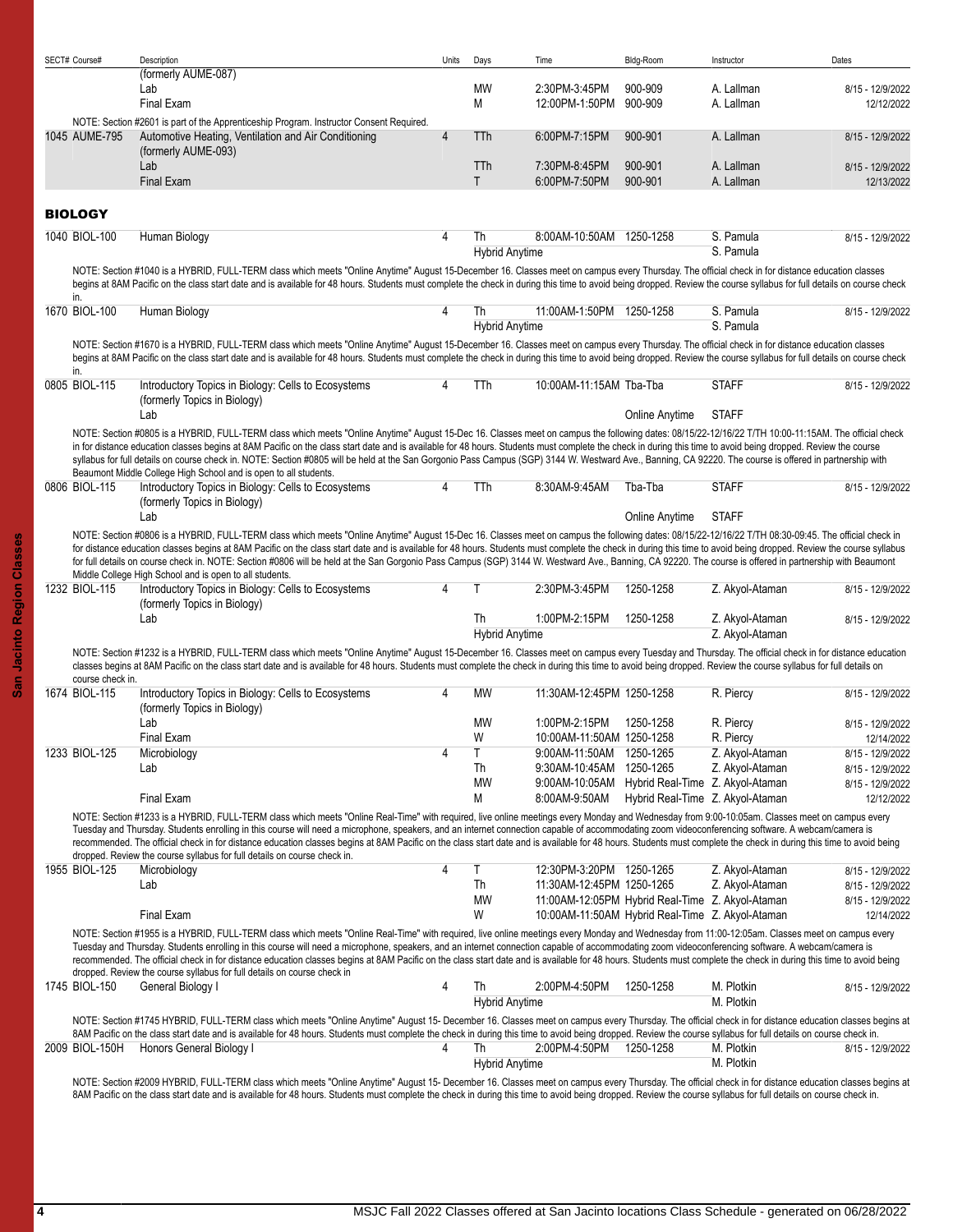<span id="page-4-3"></span><span id="page-4-2"></span><span id="page-4-1"></span><span id="page-4-0"></span>

| SECT# Course#               | Description                                                                                                                                                                                                                                                                                                                                                                                                                                                                                                                                                                                            | Units          | Days                               | Time                                                                                         | Bldg-Room        | Instructor                             | Dates             |
|-----------------------------|--------------------------------------------------------------------------------------------------------------------------------------------------------------------------------------------------------------------------------------------------------------------------------------------------------------------------------------------------------------------------------------------------------------------------------------------------------------------------------------------------------------------------------------------------------------------------------------------------------|----------------|------------------------------------|----------------------------------------------------------------------------------------------|------------------|----------------------------------------|-------------------|
|                             | <b>BUSINESS ADMINISTRATION</b>                                                                                                                                                                                                                                                                                                                                                                                                                                                                                                                                                                         |                |                                    |                                                                                              |                  |                                        |                   |
| 1088 BADM-103               | Introduction to Business                                                                                                                                                                                                                                                                                                                                                                                                                                                                                                                                                                               | 3              | <b>Hybrid Anytime</b>              | 11:00AM-12:20PM 1200-1202                                                                    |                  | T. Milazzo<br>T. Milazzo               | 8/15 - 12/9/2022  |
|                             | NOTE: Section #1088 is a HYBRID, FULL-TERM class which meets "Online Anytime" August 15-December 16. Classes meet on campus every Tuesday. The official check in for distance education classes begins<br>at 8AM Pacific on the class start date and is available for 48 hours. Students must complete the check in during this time to avoid being dropped. Review the course syllabus for full details on course check in.                                                                                                                                                                           |                |                                    |                                                                                              |                  |                                        |                   |
| <b>CHEMISTRY</b>            |                                                                                                                                                                                                                                                                                                                                                                                                                                                                                                                                                                                                        |                |                                    |                                                                                              |                  |                                        |                   |
| 1032 CHEM-101               | General Chemistry I                                                                                                                                                                                                                                                                                                                                                                                                                                                                                                                                                                                    | 5              | т<br><b>Hybrid Anytime</b>         | 9:00AM-11:50AM 1200-1218                                                                     |                  | J. Kwain Anjangha<br>J. Kwain Anjangha | 8/15 - 12/9/2022  |
|                             | NOTE: Section #1032 is a HYBRID, FULL-TERM class which meets "Online Anytime" August 15-December 16. Classes meet on campus every Tuesday. The official check in for distance education classes begins<br>at 8AM Pacific on the class start date and is available for 48 hours. Students must complete the check in during this time to avoid being dropped. Review the course syllabus for full details on course check in.                                                                                                                                                                           |                |                                    |                                                                                              |                  |                                        |                   |
| 1428 CHEM-101               | <b>General Chemistry I</b>                                                                                                                                                                                                                                                                                                                                                                                                                                                                                                                                                                             | 5              | <b>MW</b><br><b>Hybrid Anytime</b> | 6:00PM-8:50PM 1200-1218                                                                      |                  | <b>STAFF</b><br><b>STAFF</b>           | 8/15 - 12/9/2022  |
| details on course check in. | NOTE: Section #1428 is a HYBRID, FULL-TERM class which meets "Online Anytime" August 15-December 16. Classes meet on campus every Monday and Wednesday. The official check in for distance<br>education classes begins at 8AM Pacific on the class start date and is available for 48 hours. Students must complete the check in during this time to avoid being dropped. Review the course syllabus for full                                                                                                                                                                                          |                |                                    |                                                                                              |                  |                                        |                   |
|                             | 1395 CHEM-102 General Chemistry II                                                                                                                                                                                                                                                                                                                                                                                                                                                                                                                                                                     | 5              | МW<br><b>Hybrid Anytime</b>        | 9:00AM-11:50AM 1200-1218                                                                     |                  | H. Gill<br>H. Gill                     | 8/15 - 12/9/2022  |
| details on course check in. | NOTE: Section #1395 is a HYBRID, FULL-TERM class which meets "Online Anytime" August 15-December 16. Classes meet on campus every Monday and Wednesday. The official check in for distance<br>education classes begins at 8AM Pacific on the class start date and is available for 48 hours. Students must complete the check in during this time to avoid being dropped. Review the course syllabus for full                                                                                                                                                                                          |                |                                    |                                                                                              |                  |                                        |                   |
|                             | 1043 CHEM-107 Chemistry of Life                                                                                                                                                                                                                                                                                                                                                                                                                                                                                                                                                                        | 5              | Τ                                  | 6:00PM-8:50PM                                                                                | 1200-1218        | <b>STAFF</b>                           | 8/15 - 12/9/2022  |
|                             | NOTE: Section #1043 is a HYBRID, FULL-TERM class which meets "Online Anytime" August 15-December 16. Classes meet on campus every Tuesday. The official check in for distance education classes begins                                                                                                                                                                                                                                                                                                                                                                                                 |                | <b>Hybrid Anytime</b>              |                                                                                              |                  | <b>STAFF</b>                           |                   |
|                             | at 8AM Pacific on the class start date and is available for 48 hours. Students must complete the check in during this time to avoid being dropped. Review the course syllabus for full details on course check in.<br>1242 CHEM-107 Chemistry of Life                                                                                                                                                                                                                                                                                                                                                  | 5              | F.                                 | 1:00PM-3:50PM 1200-1218                                                                      |                  | A. Kapur                               | 8/15 - 12/9/2022  |
|                             |                                                                                                                                                                                                                                                                                                                                                                                                                                                                                                                                                                                                        |                | <b>Hybrid Anytime</b>              |                                                                                              |                  | A. Kapur                               |                   |
|                             | NOTE: Section #1242 is a HYBRID, FULL-TERM class which meets "Online Anytime" August 15-December 16. Classes meet on campus every Friday. The official check in for distance education classes begins<br>at 8AM Pacific on the class start date and is available for 48 hours. Students must complete the check in during this time to avoid being dropped. Review the course syllabus for full details on course check in.                                                                                                                                                                            |                |                                    |                                                                                              |                  |                                        |                   |
| 1329 CHEM-107               | Chemistry of Life                                                                                                                                                                                                                                                                                                                                                                                                                                                                                                                                                                                      | 5              | F<br><b>Hybrid Anytime</b>         | 9:00AM-11:50AM 1200-1218                                                                     |                  | P. Kimbrough<br>P. Kimbrough           | 8/15 - 12/9/2022  |
|                             | NOTE: Section #1329 is a HYBRID, FULL-TERM class which meets "Online Anytime" August 15-December 16. Classes meet on campus every Friday. The official check in for distance education classes begins                                                                                                                                                                                                                                                                                                                                                                                                  |                |                                    |                                                                                              |                  |                                        |                   |
| 1391 CHEM-112               | at 8AM Pacific on the class start date and is available for 48 hours. Students must complete the check in during this time to avoid being dropped. Review the course syllabus for full details on course check in.<br>Organic Chemistry I                                                                                                                                                                                                                                                                                                                                                              | 5              | MW                                 | 1.30PM-4.20PM                                                                                | 1200-1218        | M. Martinez                            | 8/15 - 12/9/2022  |
|                             | Final Exam                                                                                                                                                                                                                                                                                                                                                                                                                                                                                                                                                                                             |                | МW<br>W                            | 11:00AM-12:20PM Online Real-Time M. Martinez<br>10:00AM-11:50AM Online Real-Time M. Martinez |                  |                                        | 8/15 - 12/9/2022  |
|                             | NOTE: Section #1391 is a HYBRID, FULL-TERM class which meets "Online Real-Time"?with required, live online meetings every Monday and Wednesday from 11:00-12:20pm. Classes meet on campus every<br>Monday and Wednesday. Students enrolling in this course will?need a microphone, speakers, and an internet connection capable of accommodating zoom videoconferencing software. A?webcam/camera is                                                                                                                                                                                                   |                |                                    |                                                                                              |                  |                                        |                   |
|                             | recommended.?The official check in for distance education classes begins at 8AM Pacific on the class start date and is available for 48 hours. Students must complete the check in during this time to avoid being<br>dropped. Review the course syllabus for full details on course check in.                                                                                                                                                                                                                                                                                                         |                |                                    |                                                                                              |                  |                                        |                   |
|                             | 1392 CHEM-112 Organic Chemistry I                                                                                                                                                                                                                                                                                                                                                                                                                                                                                                                                                                      | 5              | TTh                                | 1:30PM-4:20PM                                                                                | Tba-Tba          | M. Martinez                            | 8/15 - 12/9/2022  |
|                             | NOTE: Section #1392 is a HYBRID, FULL-TERM class which meets "Online Anytime" August 15-December 16. Classes meet on campus every Tuesday and Thursday. The official check in for distance education                                                                                                                                                                                                                                                                                                                                                                                                   |                | <b>Hybrid Anytime</b>              |                                                                                              |                  | M. Martinez                            |                   |
| course check in.            | classes begins at 8AM Pacific on the class start date and is available for 48 hours. Students must complete the check in during this time to avoid being dropped. Review the course syllabus for full details on                                                                                                                                                                                                                                                                                                                                                                                       |                |                                    |                                                                                              |                  |                                        |                   |
|                             | <b>CHILD DEVELOPMENT &amp; EDUCATION</b>                                                                                                                                                                                                                                                                                                                                                                                                                                                                                                                                                               |                |                                    |                                                                                              |                  |                                        |                   |
| 1085 CDE-101                | Principles of Early Childhood Education                                                                                                                                                                                                                                                                                                                                                                                                                                                                                                                                                                | $\overline{3}$ | <b>MW</b>                          | 9:00AM-11:50AM                                                                               | <b>SCDC-2121</b> | L. Slattery                            | 8/15 - 10/10/2022 |
| 1090 CDE-103                | NOTE: Section #1085 NOTE: is a SHORT-TERM class which meets August 15-October 10<br>Appropriate Curricula for Young Children                                                                                                                                                                                                                                                                                                                                                                                                                                                                           | 3              | <b>MW</b>                          | 9:00AM-11:50AM SCDC-2121                                                                     |                  | L. Slattery                            | 10/17 - 12/7/2022 |
| 1226 CDE-110                | NOTE: Section #1090 is a SHORT-TERM class which meets October 17-Demeber 7.<br><b>Child Development</b>                                                                                                                                                                                                                                                                                                                                                                                                                                                                                                | 3              | TTh                                | 9:30AM-12:20PM                                                                               | SCDC-2121        | S. Valdez                              | 8/15 - 10/10/2022 |
| 1207 CDE-125                | Child, Family and Community                                                                                                                                                                                                                                                                                                                                                                                                                                                                                                                                                                            | $\overline{3}$ | TTh                                | 9:30AM-12:20PM SCDC-2121                                                                     |                  | S. Valdez                              | 10/13 - 12/8/2022 |
|                             | NOTE: Section #1207 is a SHORT-TERM class which meets October 13-Demeber 8.                                                                                                                                                                                                                                                                                                                                                                                                                                                                                                                            |                |                                    |                                                                                              |                  |                                        |                   |
|                             | <b>COLLEGE SUCCESS/CAREER READY</b>                                                                                                                                                                                                                                                                                                                                                                                                                                                                                                                                                                    |                |                                    |                                                                                              |                  |                                        |                   |
| 1021 CSCR-100               | <b>College Success and Career Readiness</b><br>(formerly GUID-100 College Success)                                                                                                                                                                                                                                                                                                                                                                                                                                                                                                                     | 3              | T                                  | 5:00PM-7:50PM                                                                                | 1200-1212        | L. Campbell                            | 8/15 - 10/7/2022  |
|                             |                                                                                                                                                                                                                                                                                                                                                                                                                                                                                                                                                                                                        |                | <b>Hybrid Anytime</b>              |                                                                                              |                  | L. Campbell                            | 8/15 - 10/7/2022  |
| 1687 CSCR-100               | NOTE: Section #1021 is a HYBRID, SHORT-TERM class which meets "Online Anytime" August 15-October 7. Classes meet on campus every Tuesday. The official check in for distance education classes begins<br>at 8AM Pacific on the class start date and is available for 48 hours. Students must complete the check in during this time to avoid being dropped. Review the course syllabus for full details on course check in.<br>College Success and Career Readiness                                                                                                                                    | 3              | М                                  | 12:00PM-1:30PM 1200-1212                                                                     |                  | C. Vargas                              | 8/15 - 12/9/2022  |
|                             | (formerly GUID-100 College Success)                                                                                                                                                                                                                                                                                                                                                                                                                                                                                                                                                                    |                | <b>Hybrid Anytime</b>              |                                                                                              |                  | C. Vargas                              |                   |
|                             | NOTE: Section #1687 is part of the PUENTE learning community. Students enrolled in this section must also enroll in ENGL-101, #1158. Instructor Consent Required. #1687 is a HYBRID, FULL-TERM class<br>which meets "Online Anytime" August 15-December 16. Classes meet on campus every Monday. The official check in for distance education classes begins at 8AM Pacific on the class start date and is available<br>for 48 hours. Students must complete the check in during this time to avoid being dropped. Review the course syllabus for full details on course check in and other deadlines. |                |                                    |                                                                                              |                  |                                        |                   |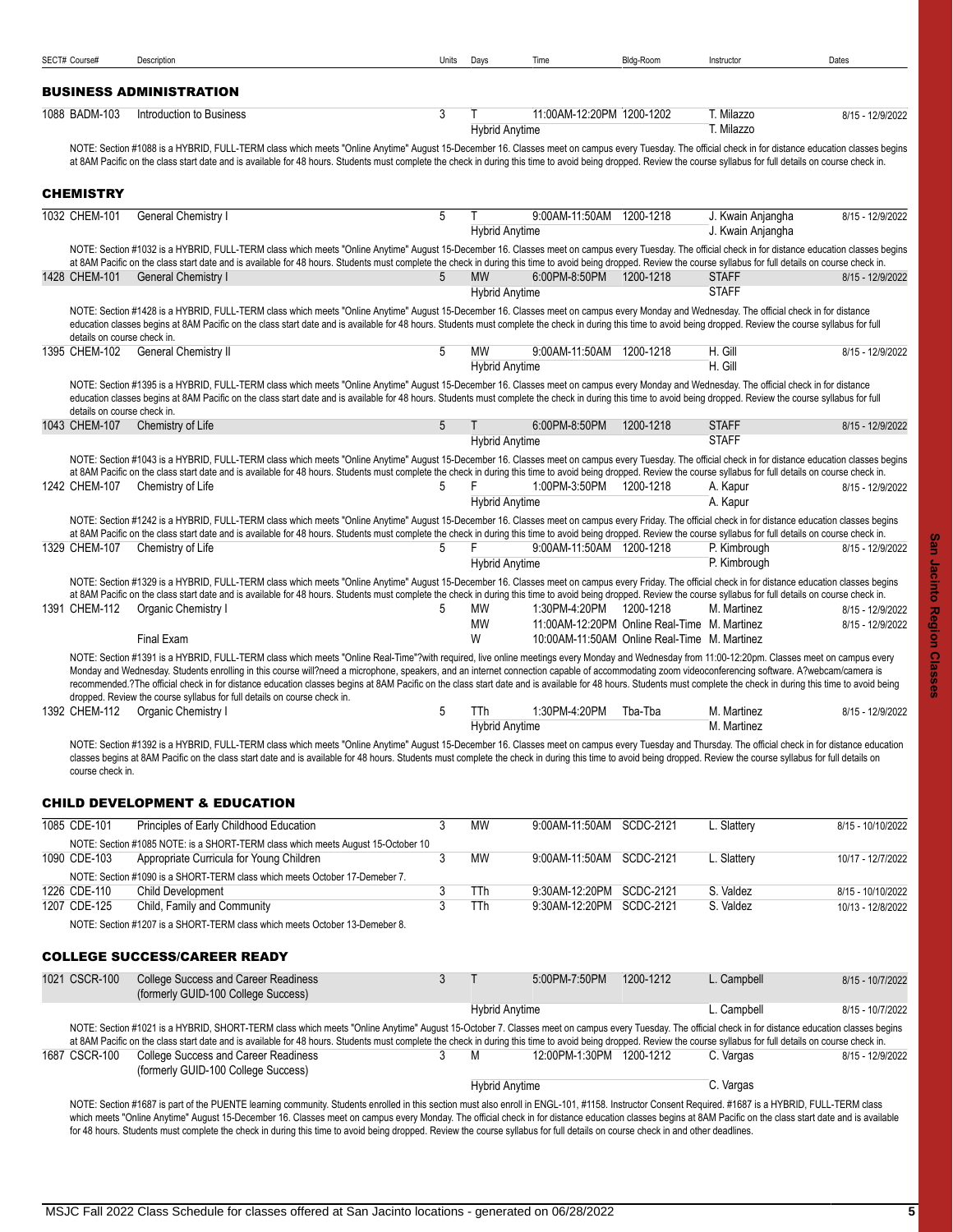<span id="page-5-1"></span>

|              | 1049 COMM-100 | <b>Public Speaking</b>                                                                                                                                                                                                                                                         | $\overline{3}$ | <b>MW</b>             | 8:00AM-9:15AM                                          | 1200-1213              | M. Fleming               | 8/15 - 12/9/2022                     |
|--------------|---------------|--------------------------------------------------------------------------------------------------------------------------------------------------------------------------------------------------------------------------------------------------------------------------------|----------------|-----------------------|--------------------------------------------------------|------------------------|--------------------------|--------------------------------------|
|              | 1147 COMM-100 | Final Exam<br><b>Public Speaking</b>                                                                                                                                                                                                                                           | 3              | W<br>M                | 8:00AM-9:50AM<br>7:00PM-9:50PM                         | 1200-1213<br>1200-1213 | M. Fleming<br>M. Fleming | 12/14/2022<br>8/15 - 12/9/2022       |
|              |               | <b>Final Exam</b>                                                                                                                                                                                                                                                              |                | M                     | 7:00PM-8:50PM                                          | 1200-1213              | M. Fleming               | 12/12/2022                           |
|              | 1431 COMM-100 | <b>Public Speaking</b>                                                                                                                                                                                                                                                         | 3              | <b>MW</b>             | 11:00AM-12:15PM 1200-1213                              |                        | L. Edmundson             | 8/15 - 12/9/2022                     |
|              |               | Final Exam                                                                                                                                                                                                                                                                     |                | W                     | 10:00AM-11:50AM 1200-1213                              |                        | L. Edmundson             | 12/14/2022                           |
|              | 1597 COMM-100 | <b>Public Speaking</b>                                                                                                                                                                                                                                                         | 3              | Th                    | 7:00PM-9:50PM                                          | 1200-1213              | M. Moreno                | 8/15 - 12/9/2022                     |
|              |               | <b>Final Exam</b>                                                                                                                                                                                                                                                              |                | Th                    | 7:00PM-8:50PM                                          | 1200-1213              | M. Moreno                | 12/15/2022                           |
|              | 1852 COMM-100 | <b>Public Speaking</b>                                                                                                                                                                                                                                                         | 3              | <b>MW</b>             | 12:30PM-1:45PM                                         | 1200-1213              | L. Edmundson             | 8/15 - 12/9/2022                     |
|              |               | Final Exam                                                                                                                                                                                                                                                                     |                | M                     | 12:00PM-1:50PM                                         | 1200-1213              | L. Edmundson             | 12/12/2022                           |
|              |               | 1643 COMM-100H Honors Public Speaking<br>Final Exam                                                                                                                                                                                                                            | 3              | Th<br>Th              | 7:00PM-9:50PM<br>7:00PM-8:50PM                         | 1200-1213<br>1200-1213 | M. Moreno<br>M. Moreno   | 8/15 - 12/9/2022                     |
|              |               | 1644 COMM-100H Honors Public Speaking                                                                                                                                                                                                                                          | 3              | MW                    | 12:30PM-1:45PM                                         | 1200-1213              | L. Edmundson             | 12/15/2022<br>8/15 - 12/9/2022       |
|              |               | Final Exam                                                                                                                                                                                                                                                                     |                | Μ                     | 12:00PM-1:50PM                                         | 1200-1213              | L. Edmundson             | 12/12/2022                           |
|              |               | 1645 COMM-100H Honors Public Speaking                                                                                                                                                                                                                                          | 3              | MW                    | 8:00AM-9:15AM                                          | 1200-1213              | M. Fleming               | 8/15 - 12/9/2022                     |
|              |               | Final Exam                                                                                                                                                                                                                                                                     |                | <b>MW</b>             | 8:00AM-9:50AM                                          | 1200-1213              | M. Fleming               | 12/14/2022                           |
|              |               | Final Exam                                                                                                                                                                                                                                                                     |                | <b>MW</b>             | 8:00AM-9:50AM                                          | 1200-1213              | M. Fleming               | 12/12/2022                           |
|              | 1055 COMM-103 | Interpersonal Communication                                                                                                                                                                                                                                                    | 3              | W                     | 7:00PM-9:50PM                                          | 1200-1213              | M. Fleming               | 8/15 - 12/9/2022                     |
|              |               | <b>Final Exam</b>                                                                                                                                                                                                                                                              |                | W                     | 7:00PM-8:50PM                                          | 1200-1213              | M. Fleming               | 12/14/2022                           |
|              |               | 1665 COMM-104H Honors Argumentation and Debate                                                                                                                                                                                                                                 | 3              | <b>Online Anytime</b> |                                                        |                        | R. Newman                |                                      |
|              |               | (formerly Advocacy and Argument)                                                                                                                                                                                                                                               |                | Th                    | 9:30AM-10:45AM Online Real-Time R. Newman              |                        |                          | 8/15 - 12/9/2022                     |
|              |               | NOTE: Section #1665 is a blended "Online Real-Time" and "Online Anytime" class which has required, live online meetings every Thursday from 9:30-10:45am as well as instructional components accessible on                                                                     |                |                       |                                                        |                        |                          |                                      |
| <b>DANCE</b> |               | your own time, 24/7 via Canvas (deadlines for assignments/activities still apply). Students enrolling in this course will need a microphone, speakers, and an internet connection capable of accommodating zoom<br>videoconferencing software. A webcam/camera is recommended. |                |                       |                                                        |                        |                          |                                      |
|              |               |                                                                                                                                                                                                                                                                                |                |                       |                                                        |                        |                          |                                      |
|              | 1649 DAN-123A | Beginning Jazz Dance                                                                                                                                                                                                                                                           | $\overline{2}$ | TTh                   | 11:00AM-11:30AM 1900-1952<br>11:30AM-12:15PM 1900-1952 |                        | J. Freeman<br>J. Freeman | 8/15 - 12/9/2022<br>8/15 - 12/9/2022 |
|              |               | Lab<br>Final Exam                                                                                                                                                                                                                                                              |                | TTh<br>Th             | 10:00AM-11:50AM 1900-1952                              |                        | J. Freeman               | 12/15/2022                           |
|              |               |                                                                                                                                                                                                                                                                                |                |                       |                                                        |                        |                          |                                      |
|              | 1650 DAN-123B | NOTE: Section #1649 is stacked with DAN-123B, #1650, DAN-127A, #1652, DAN-127B, #1653.<br>Advanced Beginning Jazz Dance                                                                                                                                                        | 2              | TTh                   | 11:00AM-11:30AM 1900-1952                              |                        | J. Freeman               | 8/15 - 12/9/2022                     |
|              |               | Lab                                                                                                                                                                                                                                                                            |                | TTh                   | 11:30AM-12:15PM 1900-1952                              |                        | J. Freeman               | 8/15 - 12/9/2022                     |
|              |               | Final Exam                                                                                                                                                                                                                                                                     |                | <b>Th</b>             | 10:00AM-11:50AM 1900-1952                              |                        | J. Freeman               | 12/15/2022                           |
|              |               | NOTE: Section #1650 is stacked with DAN-123A, #1649, DAN-127A, #1652, DAN-127B, #1653.                                                                                                                                                                                         |                |                       |                                                        |                        |                          |                                      |
|              | 1330 DAN-125  | Choreography I                                                                                                                                                                                                                                                                 | 3              | TTh                   | 1:00PM-2:15PM                                          | 1900-1951              | J. Freeman               | 8/15 - 12/9/2022                     |
|              |               | Final Exam                                                                                                                                                                                                                                                                     |                | T                     | 12:00PM-1:50PM                                         | 1900-1951              | J. Freeman               | 12/13/2022                           |
|              |               | NOTE: Section #1330 is stacked with DAN-225, #1331.                                                                                                                                                                                                                            |                |                       |                                                        |                        |                          |                                      |
|              | 1652 DAN-127A | Intermediate Jazz Dance<br>(formerly DAN-127)                                                                                                                                                                                                                                  | $\overline{2}$ | TTh                   | 11:00AM-11:30AM 1900-1952                              |                        | J. Freeman               | 8/15 - 12/9/2022                     |
|              |               | Lab                                                                                                                                                                                                                                                                            |                | TTh                   | 11:30AM-12:45PM 1900-1952                              |                        | J. Freeman               | 8/15 - 12/9/2022                     |
|              |               | Final Exam                                                                                                                                                                                                                                                                     |                | Th                    | 10:00AM-11:50AM 1900-1952                              |                        | J. Freeman               | 12/15/2022                           |
|              |               | NOTE: Section #1652 is stacked with DAN-123B, #1650, DAN-123A, #1649, DAN-127B, #1653.                                                                                                                                                                                         |                |                       |                                                        |                        |                          |                                      |
|              | 1653 DAN-127B | Advanced Intermediate Jazz Dance                                                                                                                                                                                                                                               | 2              | TTh                   | 11:00AM-11:30AM 1900-1952                              |                        | J. Freeman               | 8/15 - 12/9/2022                     |
|              |               | Lab                                                                                                                                                                                                                                                                            |                | TTh                   | 11:30AM-12:45PM 1900-1952                              |                        | J. Freeman               | 8/15 - 12/9/2022                     |
|              |               | Final Exam                                                                                                                                                                                                                                                                     |                | Th                    | 10:00AM-11:50AM 1900-1952                              |                        | J. Freeman               | 12/15/2022                           |
|              |               | NOTE: Section #1652 is stacked with DAN-123B, #1650, DAN-127A, #1653, DAN-123A, #1649.                                                                                                                                                                                         |                |                       |                                                        |                        |                          |                                      |
|              | 1662 DAN-131A | Beginning Hip Hop<br>(formerly DAN-131)                                                                                                                                                                                                                                        | 2              | M                     | 11:00AM-12:15PM 1900-1952                              |                        | N. Morales               | 8/15 - 12/9/2022                     |
|              |               | Lab                                                                                                                                                                                                                                                                            |                | W                     | 11:00AM-12:15PM 1900-1952                              |                        | N. Morales               | 8/15 - 12/9/2022                     |
|              |               | Final Exam                                                                                                                                                                                                                                                                     |                | M                     | 11:00AM-12:50PM 1900-1952                              |                        | N. Morales               | 12/12/2022                           |
|              |               | NOTE: Section #1662 is stacked with DAN-131B, #1663, DAN-135A, #1664, DAN-135B, #1669.                                                                                                                                                                                         |                |                       |                                                        |                        |                          |                                      |
|              | 1663 DAN-131B | Advanced Beginning Hip Hop                                                                                                                                                                                                                                                     | 2              | M                     | 11:00AM-12:15PM 1900-1952                              |                        | N. Morales               | 8/15 - 12/9/2022                     |
|              |               | Lab                                                                                                                                                                                                                                                                            |                | W                     | 11:00AM-12:15PM 1900-1952                              |                        | N. Morales               | 8/15 - 12/9/2022                     |
|              |               | Final Exam                                                                                                                                                                                                                                                                     |                | M                     | 11:00AM-12:50PM 1900-1952                              |                        | N. Morales               | 12/12/2022                           |
|              |               | NOTE: Section #1663 is stacked with DAN-131A, #1662, DAN-135A, #1664, DAN-135B, #1669.                                                                                                                                                                                         |                |                       |                                                        |                        |                          |                                      |
|              | 1664 DAN-135A | Intermediate Hip Hop                                                                                                                                                                                                                                                           | 2              | M                     | 11:00AM-12:15PM 1900-1952                              |                        | N. Morales               | 8/15 - 12/9/2022                     |
|              |               | Lab                                                                                                                                                                                                                                                                            |                | W                     | 11:00AM-12:15PM 1900-1952                              |                        | N. Morales               | 8/15 - 12/9/2022                     |
|              |               | Final Exam                                                                                                                                                                                                                                                                     |                | M                     | 11:00AM-12:50PM 1900-1952                              |                        | N. Morales               | 12/12/2022                           |
|              |               | NOTE: Section #1664 is stacked with DAN-131B, #1663, DAN-131A, #1662, DAN-135B, #1669.                                                                                                                                                                                         |                |                       |                                                        |                        |                          |                                      |
|              | 1669 DAN-135B | Advanced Intermediate Hip Hop                                                                                                                                                                                                                                                  | 2              | M                     | 11:00AM-12:15PM 1900-1952                              |                        | N. Morales               |                                      |
|              |               | Lab                                                                                                                                                                                                                                                                            |                | W                     | 11:00AM-12:15PM 1900-1952                              |                        | N. Morales               | 8/15 - 12/9/2022                     |
|              |               | Final Exam                                                                                                                                                                                                                                                                     |                | M                     | 11:00AM-12:15PM 1900-1952                              |                        | N. Morales               | 12/12/2022                           |
|              |               | NOTE: Section #1669 is stacked with DAN-131B, #1663, DAN-135A, #1664, DAN-131A, #1662.                                                                                                                                                                                         |                |                       |                                                        |                        |                          |                                      |

<span id="page-5-0"></span>COMMUNICATION STUDIES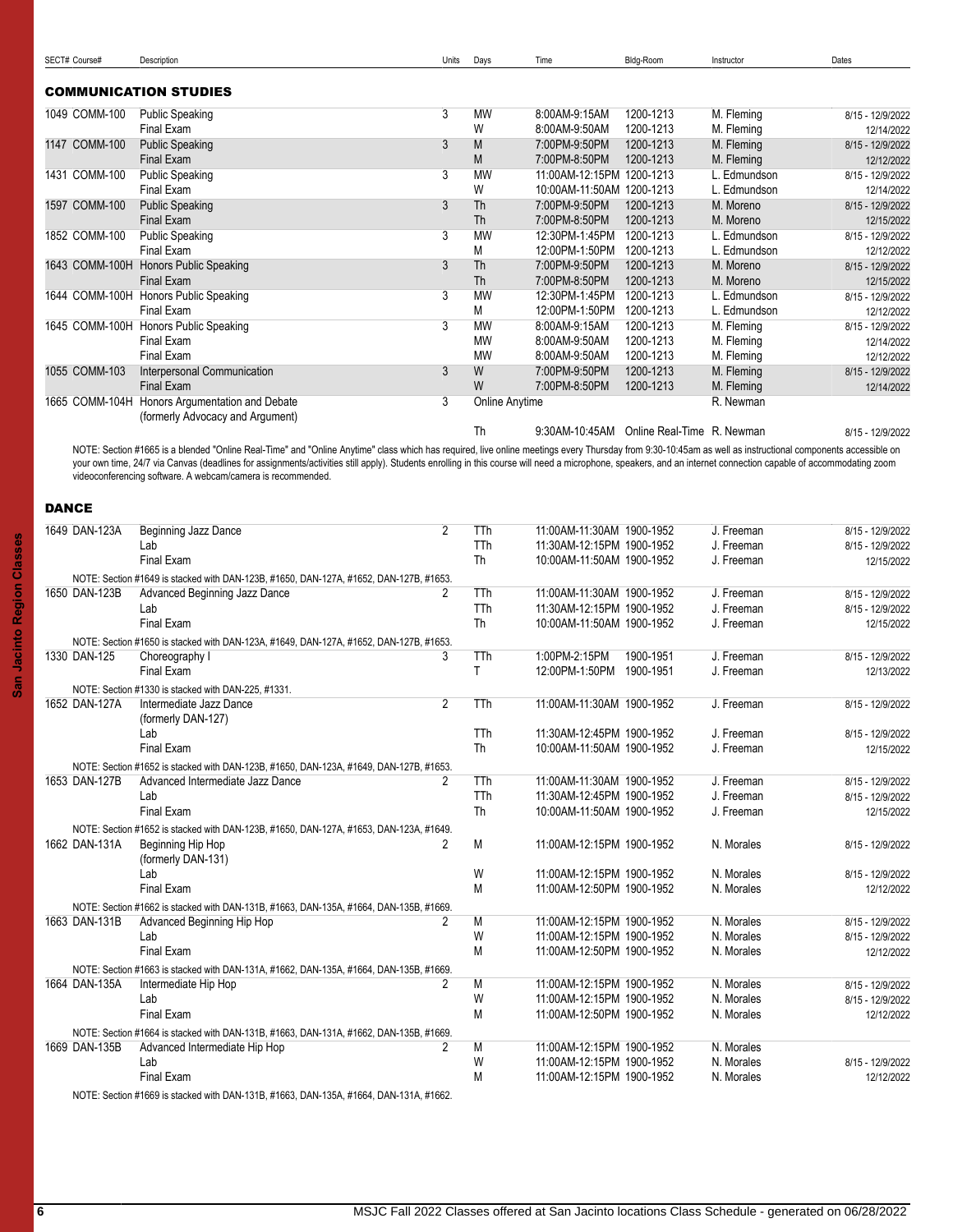| SECT# Course# | Description      | Units | Davs       | Time           | Bldg-Room | Instructor   | Dates              |
|---------------|------------------|-------|------------|----------------|-----------|--------------|--------------------|
| 1385 DAN-212  | Dance Production |       |            | 9:00AM-10:50AM | 1900-1952 | J. Freeman   | 8/26 - 11/18/2022  |
|               | Lab              |       | <b>MTW</b> | 5:30PM-9:50PM  | 1900-1952 | J. Freeman   | 11/28 - 11/30/2022 |
|               | Lab              |       | ThFS       | 5:30PM-9:00PM  | 1900-1952 | J. Freeman   | 12/1 - 12/3/2022   |
|               | Lab              |       | Su         | 12:30PM-6:00PM | 1900-1952 | ่ J. Freeman | 12/4 - 12/4/2022   |

NOTE: Registration for this class takes place after the audition. Please join us on Friday, August 19 at 9:00am in room 1952 (SJC) for the audition. All levels welcome to audition. Class/rehearsal times will vary and will be determined after the audition. Section #1385 meets on campus every Friday 9:00-10:50am. Technical and dress rehearsals will take place November 28-December 1 from 5:30-9:50pm. Performances will take place December 2 & 3 at 5:30pm, with performace and strike on December 4 at 12:30pm. Section #1385 is stacked with DAN-212, #1386 and DAN-212, #1387. If you have any questions, please contact SJC Dance Department Chair Julie Freeman @ jfreeman@msjc.edu.

| 1386 DAN-212 | Dance Production |  |            | 9:00AM-11:50AM | 1900-1952                                  | Freeman | 8/26 - 11/18/2022  |
|--------------|------------------|--|------------|----------------|--------------------------------------------|---------|--------------------|
|              | Lab              |  | <b>MTW</b> | 5:30PM-9:50PM  | 1900-1952                                  | Freeman | 11/28 - 11/30/2022 |
|              | Lab              |  | ThFS       | 5:30PM-9:00PM  | 1900-1952                                  | Freeman | 12/1 - 12/3/2022   |
|              | Lat              |  | Su         | 12:30PM-6.00PM | 1900-1952                                  | Freeman | 12/4 - 12/4/2022   |
|              | Lat              |  |            |                | 12:30PM-3:20PM Hybrid Real-Time J. Freeman |         | 8/26 - 11/18/2022  |
|              |                  |  |            |                |                                            |         |                    |

NOTE: Registration for this class takes place after the audition. Please join us on Friday, August 19 at 9:00am in room 1952 (SJC) for the audition. All levels welcome to audtion. Class/rehearsal times will vary and will be determined after the audition. Section #1386 is a HYBRID, SHORT-TERM class which meets "Online Real-Time" August 26-December 4 with required, live online meetings every Friday from 12:30-3:20pm. Classes meet on campus every Friday 9:00-11:50am. Students enrolling in this course will need a microphone, speakers, and an internet connection capable of accommodating zoom videoconferencing software. A webcam/camera is recommended. The official check in for distance education classes begins at 8AM Pacific on the class start date and is available for 48 hours. Students must complete the check in during this time to avoid being dropped. Review the course syllabus for full details on course check in. Technical and dress rehearsals will take place November 28-December 1 from 5:30-9:50pm. Performances will take place December 2 & 3 at 5:30pm, with performace and strike on December 4 at 12:30pm. Section #1386 is stacked with DAN-212, #1385 and DAN-212, #1387. If you have any questions, please contact SJC Dance Department Chair Julie Freeman @ jfreeman@msjc.edu.

|              | <b>Parish Pepertrion Chair Canon Position (w. processive formation</b> |             |                                            |           |            |                    |
|--------------|------------------------------------------------------------------------|-------------|--------------------------------------------|-----------|------------|--------------------|
| 1387 DAN-212 | Dance Production                                                       |             | 9:00AM-12:20PM 1900-1952                   |           | . Freeman  | 8/26 - 11/18/2022  |
|              | Lab                                                                    |             | 9:00AM-5:00PM                              | 1900-1952 | J. Freeman | 11/25 - 11/25/2022 |
|              | Lab                                                                    | <b>MTW</b>  | 5:30PM-9:50PM                              | 1900-1952 | J. Freeman | 11/28 - 11/30/2022 |
|              | Lab                                                                    | <b>ThFS</b> | 5:30PM-9:50PM                              | 1900-1952 | J. Freeman | 12/1 - 12/3/2022   |
|              | Lab                                                                    | Su          | 12:30PM-6:00PM 1900-1952                   |           | J. Freeman | 12/4 - 12/4/2022   |
|              | Lab                                                                    |             | 12:30PM-6:20PM Hybrid Real-Time J. Freeman |           |            | 8/26 - 11/18/2022  |

NOTE: Registration for this class takes place after the audition. Please join us on Friday, August 20 at 9:00am in room 1952 (SJC) for the audition. All levels welcome to audition. Class/rehearsal times will vary and will be determined after the audition. Section #1387 is a HYBRID, FULL-TERM class which meets "Online Real-Time" with required, live online meetings every Friday from 12:30-6:20pm. Classes meet on campus every Friday 9:00am-12:20pm. Students enrolling in this course will need a microphone, speakers, and an internet connection capable of accommodating zoom videoconferencing software. A webcam/ camera is recommended. The official check in for distance education classes begins at 8AM Pacific on the class start date and is available for 48 hours. Students must complete the check in during this time to avoid being dropped. Review the course syllabus for full details on course check in. Lighting rehearsal will take place on November 25 from 9:00am-5:00pm. Technical and dress rehearsals will take place November 28-December 1 from 5:30-9:50pm. Performances will take place December 2 & 3 at 5:30pm, with performace and strike on December 4 at 12:30pm. Section #1387 is stacked with DAN-212, #1385 and DAN-212, #1386. If you have any questions, please contact SJC Dance Department Chair Julie Freeman @ jfreeman@msjc.edu.

|              |                                                   |  | . . | .              |           |         |                  |
|--------------|---------------------------------------------------|--|-----|----------------|-----------|---------|------------------|
| 1331 DAN-225 | Choreography II                                   |  | TTh | 1:00PM-2:15PM  | 1900-1951 | Freeman | 8/15 - 12/9/2022 |
|              | Final Exam                                        |  |     | 12:00PM-1:50PM | 1900-1951 | Freeman | 12/13/2022       |
|              | NOTE: Soction #1331 is stacked with DAN 125 #1330 |  |     |                |           |         |                  |

NOTE: Section #1331 is stacked with DAN-125, #1330.

#### <span id="page-6-0"></span>**ECONOMICS**

| 1213 ECON-201 | <b>Principles of Macroeconomics</b> |  | 9:00AM-10:20AM | 1250-1250C | . Wakiira | 12/0/2022<br>Q/1F |
|---------------|-------------------------------------|--|----------------|------------|-----------|-------------------|
|               |                                     |  | Hybrid Anytime |            | Wakiira   |                   |

NOTE: Section #1213 is a HYBRID, FULL-TERM class which meets "Online Anytime" August 15-December 16. Classes meet on campus every Wednesday. The official check in for distance education classes begins at 8AM Pacific on the class start date and is available for 48 hours. Students must complete the check in during this time to avoid being dropped. Review the course syllabus for full details on course check in.

### <span id="page-6-1"></span>EMERGENCY MEDICAL TECHNICIAN

| 1600 EMS-501 | <b>Emergency Medical Technician</b><br>(formerly EMS-090) | M | 8:00AM-12:15PM 1250-1250C |            | F. Lopez | 8/15 - 12/9/2022 |
|--------------|-----------------------------------------------------------|---|---------------------------|------------|----------|------------------|
|              | Lab                                                       |   | 8:00AM-12:15PM 1450-1450  |            | F. Lopez |                  |
|              | Lab                                                       | W | 8:00AM-12:15PM 1450-1450  |            | F. Lopez |                  |
|              | Lab                                                       | W | 5:30PM-9:45PM             | 1450-1450  | F. Lopez |                  |
|              | Final Exam                                                | М | 8:00AM-9:50AM             | 1250-1250C | F. Lopez | 12/12/2022       |

NOTE: Instructor Consent Required. NOTE: 24 Lab hours are to be arranged.

#### <span id="page-6-2"></span>ENGINEERING TECHNOLOGIES

| 1517 ENGR-120 | Principles of Engineering Technology<br>Lab<br>Final Exam | Th | 1:00PM-2:50PM<br>1:00PM-3:50PM<br>1:00PM-2:50PM | Tba-Tba<br>Tba-Tba<br>Tba-Tba       | <b>STAFF</b><br><b>STAFF</b><br><b>STAFF</b> | 8/15 - 12/9/2022<br>8/15 - 12/9/2022<br>12/13/2022 |
|---------------|-----------------------------------------------------------|----|-------------------------------------------------|-------------------------------------|----------------------------------------------|----------------------------------------------------|
| 1382 ENGR-164 | Plane Surveying I                                         | Th | 8:30AM-9:45AM<br>6:00PM-8:15PM                  | 100-112<br>Hybrid Real-Time S. Hess | S. Hess                                      |                                                    |

NOTE: Section #1382 is a HYBRID, FULL-TERM class which meets "Online Real-Time" with required, live online meetings every Thursday from 6:00-8:15pm. Classes meet on campus every Saturday. Students enrolling in this course will need a microphone, speakers, and an internet connection capable of accommodating zoom videoconferencing software. A webcam/camera is recommended. The official check in for distance education classes begins at 8AM Pacific on the class start date and is available for 48 hours. Students must complete the check in during this time to avoid being dropped. Review the course syllabus for full details on course check in

<span id="page-6-3"></span>

| 1518 ENGR-180         | Introduction to Engineering                                                                                                                                                                           |           | 11:00AM-12:50PM Tba-Tba |         | <b>STAFF</b> | 8/15 - 12/9/2022 |
|-----------------------|-------------------------------------------------------------------------------------------------------------------------------------------------------------------------------------------------------|-----------|-------------------------|---------|--------------|------------------|
|                       | Final Exam                                                                                                                                                                                            |           | 11:00AM-12:50PM Tba-Tba |         | <b>STAFF</b> | 12/13/2022       |
| <b>ENGLISH</b>        |                                                                                                                                                                                                       |           |                         |         |              |                  |
| 0800 ENGL-101         | College Composition                                                                                                                                                                                   | <b>MW</b> | 8:30AM-10:20AM Tba-Tba  |         | S. St Claire | 8/15 - 12/9/2022 |
|                       | (formerly Freshman Composition)                                                                                                                                                                       |           |                         |         |              |                  |
|                       | Final Exam                                                                                                                                                                                            | М         | 8:00AM-9:50AM           | Tba-Tba | S. St Claire | 12/12/2022       |
| open to all students. | NOTE: Section #0800 will be held at the San Gorgonio Pass Campus (SGP) 3144 W. Westward Ave., Banning, CA 92220. The course is offered in partnership with Beaumont Middle College High School and is |           |                         |         |              |                  |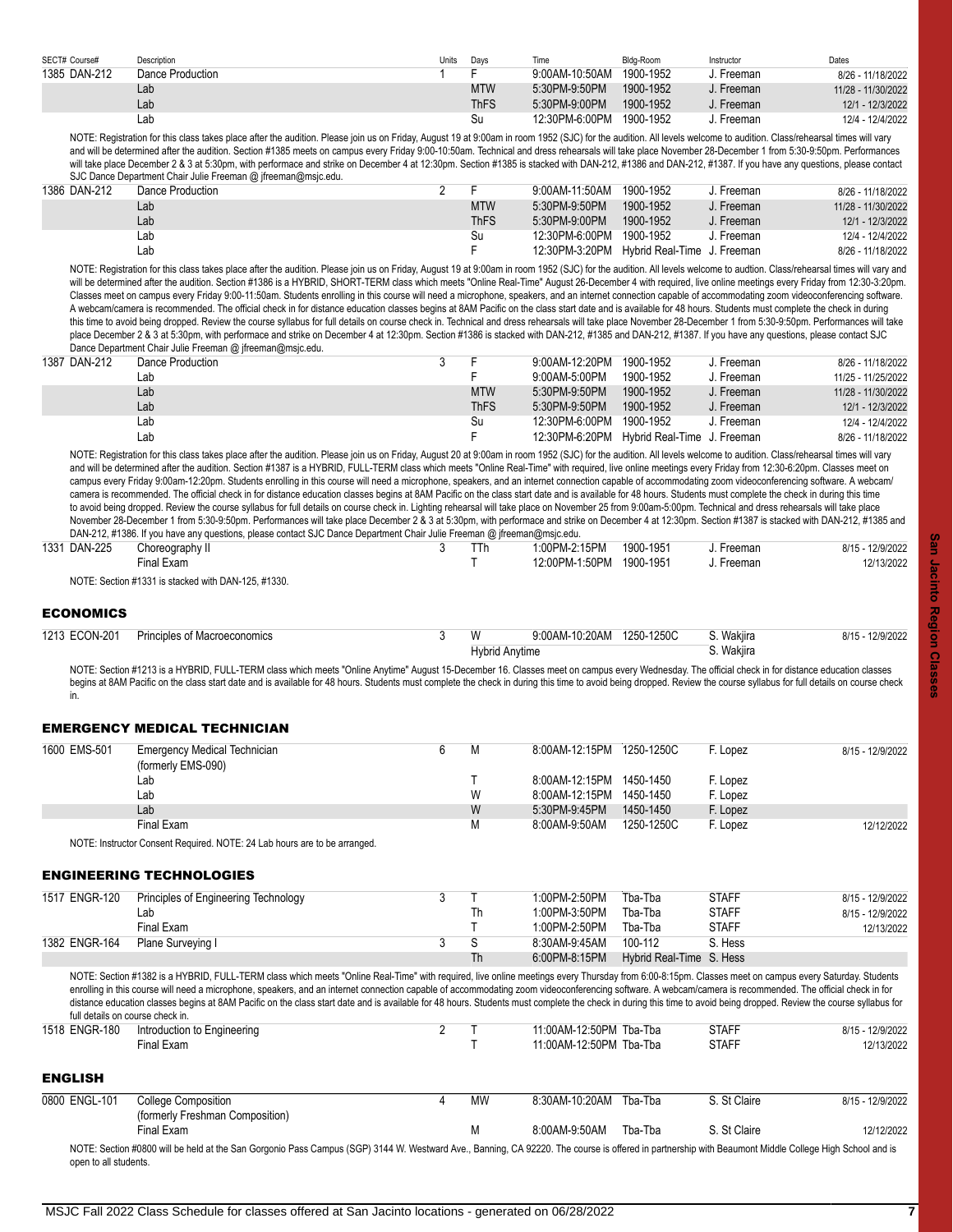<span id="page-7-1"></span><span id="page-7-0"></span>

| SECT# Course#         | Description                                                                                                                                                                                                        | Units          | Days                  | Time                       | Bldg-Room  | Instructor   | Dates            |
|-----------------------|--------------------------------------------------------------------------------------------------------------------------------------------------------------------------------------------------------------------|----------------|-----------------------|----------------------------|------------|--------------|------------------|
| 0803 ENGL-101         | <b>College Composition</b>                                                                                                                                                                                         | 4              | MW                    | 10:25AM-12:15PM Tba-Tba    |            | S. St Claire | 8/15 - 12/9/2022 |
|                       | (formerly Freshman Composition)                                                                                                                                                                                    |                |                       |                            |            |              |                  |
|                       | Final Exam                                                                                                                                                                                                         |                | М                     | 10:00AM-11:50AM Tba-Tba    |            | S. St Claire | 12/12/2022       |
|                       |                                                                                                                                                                                                                    |                |                       |                            |            |              |                  |
| open to all students. | NOTE: Section #0803 will be held at the San Gorgonio Pass Campus (SGP) 3144 W. Westward Ave., Banning, CA 92220. The course is offered in partnership with Beaumont Middle College High School and is              |                |                       |                            |            |              |                  |
| 1134 ENGL-101         | <b>College Composition</b>                                                                                                                                                                                         | 4              | MW                    | 8:00AM-9:50AM              | Tba-Tba    | <b>STAFF</b> | 8/15 - 12/9/2022 |
|                       | (formerly Freshman Composition)                                                                                                                                                                                    |                |                       |                            |            |              |                  |
|                       | Final Exam                                                                                                                                                                                                         |                | W                     | 8:00AM-9:50AM              | Tba-Tba    | <b>STAFF</b> | 12/14/2022       |
| 1135 ENGL-101         | <b>College Composition</b>                                                                                                                                                                                         | 4              | MW                    | 10:00AM-11:50AM 1250-1250D |            | <b>STAFF</b> | 8/15 - 12/9/2022 |
|                       | (formerly Freshman Composition)                                                                                                                                                                                    |                |                       |                            |            |              |                  |
|                       | Final Exam                                                                                                                                                                                                         |                | М                     | 10:00AM-11:50AM 1250-1250D |            | <b>STAFF</b> | 12/12/2022       |
| 1158 ENGL-101         | <b>College Composition</b>                                                                                                                                                                                         | 4              | MW                    | 10:00AM-11:50AM Tba-Tba    |            | A. Palacios  | 8/15 - 12/9/2022 |
|                       | (formerly Freshman Composition)                                                                                                                                                                                    |                |                       |                            |            |              |                  |
|                       | Final Exam                                                                                                                                                                                                         |                | М                     | 10:00AM-11:50AM Tba-Tba    |            | A. Palacios  | 12/12/2022       |
|                       |                                                                                                                                                                                                                    |                |                       |                            |            |              |                  |
| Instruction (SI).     | NOTE: Section #1158 is part of the PUENTE learning community. Students enrolled in this section must also enroll in CSCR-100, #1687. Instructor Consent Required this is a class supported with Supplemental       |                |                       |                            |            |              |                  |
| 1159 ENGL-101         | <b>College Composition</b>                                                                                                                                                                                         | 4              | TTh                   | 10:00AM-11:50AM 1250-1250C |            | R. Sullivan  | 8/15 - 12/9/2022 |
|                       | (formerly Freshman Composition)                                                                                                                                                                                    |                |                       |                            |            |              |                  |
|                       | Final Exam                                                                                                                                                                                                         |                | $\mathsf{T}$          | 10:00AM-11:50AM 1250-1250C |            | R. Sullivan  | 12/13/2022       |
|                       |                                                                                                                                                                                                                    |                |                       |                            |            |              |                  |
|                       | NOTE: Section #1159 is a class supported with Supplemental Instruction (SI).                                                                                                                                       |                |                       |                            |            |              |                  |
| 1160 ENGL-101         | <b>College Composition</b>                                                                                                                                                                                         | 4              | MW                    | 12:00PM-1:50PM Tba-Tba     |            | R. Sullivan  | 8/15 - 12/9/2022 |
|                       | (formerly Freshman Composition)                                                                                                                                                                                    |                |                       |                            |            |              |                  |
|                       | Final Exam                                                                                                                                                                                                         |                | W                     | 12:00PM-1:50PM Tba-Tba     |            | R. Sullivan  | 12/14/2022       |
|                       | NOTE: Section #1160 is a class supported with Supplemental Instruction (SI).                                                                                                                                       |                |                       |                            |            |              |                  |
| 1161 ENGL-101         | <b>College Composition</b>                                                                                                                                                                                         | 4              | TTh                   | 12:00PM-1:50PM Tba-Tba     |            | J. Meiser    | 8/15 - 12/9/2022 |
|                       | (formerly Freshman Composition)                                                                                                                                                                                    |                |                       |                            |            |              |                  |
|                       | Final Exam                                                                                                                                                                                                         |                | Th                    | 12:00PM-1:50PM Tba-Tba     |            | J. Meiser    | 12/15/2022       |
| 1162 ENGL-101         | <b>College Composition</b>                                                                                                                                                                                         | 4              | MW                    | 2:00PM-3:50PM              | 1250-1250D | R. Sullivan  | 8/15 - 12/9/2022 |
|                       | (formerly Freshman Composition)                                                                                                                                                                                    |                |                       |                            |            |              |                  |
|                       | Final Exam                                                                                                                                                                                                         |                | М                     | 2:00PM-3:50PM              | 1250-1250D | R. Sullivan  | 12/12/2022       |
|                       | NOTE: Section #1162 is a class supported with Supplemental Instruction (SI).                                                                                                                                       |                |                       |                            |            |              |                  |
| 1165 ENGL-101         | <b>College Composition</b>                                                                                                                                                                                         | 4              | TTh                   | 2:00PM-3:50PM              | 1200-1206  | J. Meiser    | 8/15 - 12/9/2022 |
|                       | (formerly Freshman Composition)                                                                                                                                                                                    |                |                       |                            |            |              |                  |
|                       | Final Exam                                                                                                                                                                                                         |                | T                     | 2:00PM-3:50PM              | 1200-1206  | J. Meiser    | 12/13/2022       |
| 1166 ENGL-101         | <b>College Composition</b>                                                                                                                                                                                         | $\overline{4}$ | T                     | 6:00PM-7:50PM              | 1250-1250A | A. Guevara   | 8/15 - 12/9/2022 |
|                       | (formerly Freshman Composition)                                                                                                                                                                                    |                |                       |                            |            |              |                  |
|                       |                                                                                                                                                                                                                    |                | <b>Hybrid Anytime</b> |                            |            | A. Guevara   |                  |
|                       | NOTE: Section #1166 is a HYBRID, FULL-TERM class which meets "Online Anytime" August 15-December 16. Classes meet on campus every Tuesday. The official check in for distance education classes begins             |                |                       |                            |            |              |                  |
|                       | at 8AM Pacific on the class start date and is available for 48 hours. Students must complete the check in during this time to avoid being dropped. Review the course syllabus for full details on course check in. |                |                       |                            |            |              |                  |
|                       | Section #1166 is a class supported with Supplemental Instruction (SI).                                                                                                                                             |                |                       |                            |            |              |                  |
| 1370 ENGL-101         | <b>College Composition</b>                                                                                                                                                                                         | 4              | TTh                   | 8:00AM-9:50AM              | 1250-1250A | A. Sterling  | 8/15 - 12/9/2022 |
|                       | (formerly Freshman Composition)                                                                                                                                                                                    |                |                       |                            |            |              |                  |
|                       | Final Exam                                                                                                                                                                                                         |                | Th                    | 8:00AM-9:50AM              | 1250-1250A | A. Sterling  | 12/15/2022       |
|                       | NOTE: Section #1370 aligns with Umoja principles and practices. Students interested in this course will be supported by the Umoja Program and its focus on ensuring the success of our African-American/Black      |                |                       |                            |            |              |                  |
| students.             |                                                                                                                                                                                                                    |                |                       |                            |            |              |                  |
| 1181 ENGL-103         | Critical Thinking and Writing                                                                                                                                                                                      | 3              | МW                    | 10:00AM-11:15AM 1250-1250A |            | <b>STAFF</b> | 8/15 - 12/9/2022 |
|                       | Lab                                                                                                                                                                                                                |                | <b>MW</b>             | 11:15AM-11:50AM 1250-1250A |            | <b>STAFF</b> | 8/15 - 12/9/2022 |
|                       | Final Exam                                                                                                                                                                                                         |                | M                     | 10:00AM-11:50AM 1250-1250A |            | <b>STAFF</b> | 12/12/2022       |
| 1184 ENGL-103         | Critical Thinking and Writing                                                                                                                                                                                      | 3              | <b>TTh</b>            | 2:00PM-3:15PM              | Tba-Tba    | <b>STAFF</b> | 8/15 - 12/9/2022 |
|                       | Lab                                                                                                                                                                                                                |                | TTh                   | 3:15PM-3:50PM              | Tba-Tba    | <b>STAFF</b> | 8/15 - 12/9/2022 |
|                       | Final Exam                                                                                                                                                                                                         |                | $\mathsf{T}$          | 2:00PM-3:50PM              | Tba-Tba    | <b>STAFF</b> | 12/13/2022       |
| 1187 ENGL-103         | Critical Thinking and Writing                                                                                                                                                                                      | 3              | <b>MW</b>             | 12:00PM-1:15PM Tba-Tba     |            | <b>STAFF</b> | 8/15 - 12/9/2022 |
|                       | Lab                                                                                                                                                                                                                |                | <b>MW</b>             | 1:15PM-1:50PM              | Tba-Tba    | <b>STAFF</b> | 8/15 - 12/9/2022 |
|                       | Final Exam                                                                                                                                                                                                         |                | W                     | 12:00PM-1:50PM             | Tba-Tba    | <b>STAFF</b> | 12/14/2022       |
| 1201 ENGL-103         | Critical Thinking and Writing                                                                                                                                                                                      | 3              | TTh                   | 2:00PM-3:15PM              | Tba-Tba    | <b>STAFF</b> | 8/15 - 12/9/2022 |
|                       | Lab                                                                                                                                                                                                                |                | TTh                   | 3:15PM-3:50PM              | Tba-Tba    | <b>STAFF</b> | 8/15 - 12/9/2022 |
|                       | Final Exam                                                                                                                                                                                                         |                | T.                    | 2:00PM-3:50PM              | Tba-Tba    | <b>STAFF</b> | 12/13/2022       |
|                       |                                                                                                                                                                                                                    |                |                       |                            |            |              |                  |
|                       |                                                                                                                                                                                                                    |                |                       |                            |            |              |                  |
|                       | <b>ENVIRONMENTAL STUDIES</b>                                                                                                                                                                                       |                |                       |                            |            |              |                  |
| 1042 ENVS-100         | Humans and Scientific Inquiry                                                                                                                                                                                      | $\overline{3}$ | TTh                   | 9:30AM-10:45AM 1200-1216   |            | R. Mason     | 8/15 - 12/9/2022 |
|                       | Final Exam                                                                                                                                                                                                         |                | Th                    | 8:00AM-9:50AM              | 1200-1216  | R. Mason     | 12/15/2022       |
| 1462 ENVS-100H        | Honors Humans and Scientific Inquiry                                                                                                                                                                               | 3              | TTh                   | 9:30AM-10:45AM 1200-1216   |            | R. Mason     | 8/15 - 12/9/2022 |
|                       | Final Exam                                                                                                                                                                                                         |                | Τ                     | 8:00AM-9:50AM              | 1200-1216  | R. Mason     |                  |
|                       |                                                                                                                                                                                                                    |                |                       |                            |            |              |                  |
| <b>GEOGRAPHY</b>      |                                                                                                                                                                                                                    |                |                       |                            |            |              |                  |
|                       |                                                                                                                                                                                                                    |                |                       |                            |            |              |                  |
| 1244 GEOG-101         | <b>Physical Geography</b>                                                                                                                                                                                          | 3              | TTh                   | 8:00AM-9:15AM              | 1200-1211  | M. Nance     | 8/15 - 12/9/2022 |
|                       | Final Exam                                                                                                                                                                                                         |                | Th                    | 8:00AM-9:50AM              | 1200-1211  | M. Nance     | 12/15/2022       |
| 1150 GEOG-104         | Physical Geography Lab                                                                                                                                                                                             | $\mathbf{1}$   | W                     | 6:00PM-8:50PM              | 1200-1211  | M. Nance     | 8/15 - 12/9/2022 |
|                       | Lab Final Exam                                                                                                                                                                                                     |                | W                     | 6:00PM-7:50PM              | 1200-1211  | M. Nance     | 12/14/2022       |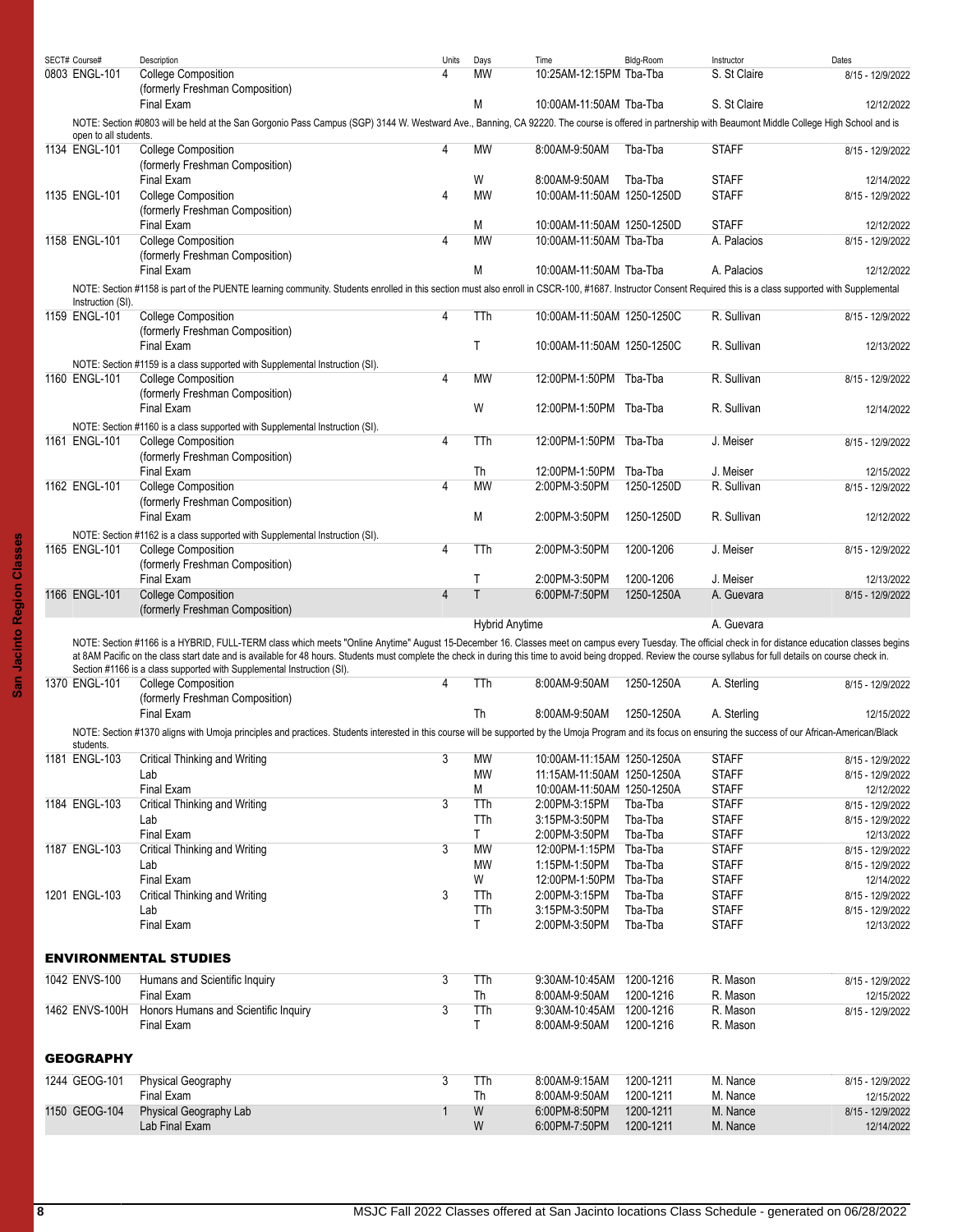<span id="page-8-1"></span><span id="page-8-0"></span>

| SECT# Course#         | Description                                                                                                                                                                                                                                                                                                                                                                                                                | Units | Days                  | Time                       | Bldg-Room              | Instructor     | Dates            |
|-----------------------|----------------------------------------------------------------------------------------------------------------------------------------------------------------------------------------------------------------------------------------------------------------------------------------------------------------------------------------------------------------------------------------------------------------------------|-------|-----------------------|----------------------------|------------------------|----------------|------------------|
| <b>GEOLOGY</b>        |                                                                                                                                                                                                                                                                                                                                                                                                                            |       |                       |                            |                        |                |                  |
|                       |                                                                                                                                                                                                                                                                                                                                                                                                                            |       |                       |                            |                        |                |                  |
| 1209 GEOL-100         | <b>Physical Geology</b>                                                                                                                                                                                                                                                                                                                                                                                                    | 4     | Τ                     | 9:30AM-12:20PM             | Tba-Tba                | M. Nance       | 8/15 - 12/9/2022 |
|                       | Lab                                                                                                                                                                                                                                                                                                                                                                                                                        |       | Th                    | 9:30AM-12:20PM             | Tba-Tba                | M. Nance       | 8/15 - 12/9/2022 |
|                       | Final Exam                                                                                                                                                                                                                                                                                                                                                                                                                 |       | T                     | 8:00AM-9:50AM              | 1200-1211              | M. Nance       | 12/13/2022       |
| 1363 GEOL-105         | <b>Historical Geology</b>                                                                                                                                                                                                                                                                                                                                                                                                  | 4     | T                     | 6:00PM-8:50PM              | 1200-1211              | M. Nance       | 8/15 - 12/9/2022 |
|                       | Lab                                                                                                                                                                                                                                                                                                                                                                                                                        |       | Th                    | 6:00PM-8:50PM              | 1200-1211              | M. Nance       | 8/15 - 12/9/2022 |
|                       | <b>Final Exam</b>                                                                                                                                                                                                                                                                                                                                                                                                          |       | $\mathsf{T}$          | 6:00PM-7:50PM              | 1200-1211              | M. Nance       | 12/13/2022       |
| <b>HISTORY</b>        |                                                                                                                                                                                                                                                                                                                                                                                                                            |       |                       |                            |                        |                |                  |
| 1104 HIST-101         | Western Civilization to 1650                                                                                                                                                                                                                                                                                                                                                                                               | 3     | <b>MW</b>             | 9:30AM-10:45AM             | 1250-1255              | H. Alarcon     | 8/15 - 12/9/2022 |
|                       | (formerly Western Civilization I: to 1500)                                                                                                                                                                                                                                                                                                                                                                                 |       |                       |                            |                        |                |                  |
|                       | Final Exam                                                                                                                                                                                                                                                                                                                                                                                                                 |       | M                     | 8:00AM-9:50AM              | 1250-1255              | H. Alarcon     | 12/12/2022       |
| 1107 HIST-103         | World History to 1500                                                                                                                                                                                                                                                                                                                                                                                                      | 3     | TTh                   | 11:00AM-12:15PM 1250-1255  |                        | H. Alarcon     | 8/15 - 12/9/2022 |
|                       | (formerly History of World Civilizations to 1500)<br>Final Exam                                                                                                                                                                                                                                                                                                                                                            |       | Th                    | 10:00AM-11:50AM 1250-1255  |                        | H. Alarcon     | 12/15/2022       |
| 1417 HIST-103H        | Honors World History to 1500                                                                                                                                                                                                                                                                                                                                                                                               | 3     | <b>TTh</b>            | 11:00AM-12:15PM 1250-1255  |                        | H. Alarcon     | 8/15 - 12/9/2022 |
|                       | (formerly Honors History of World Civilizations to 1500)                                                                                                                                                                                                                                                                                                                                                                   |       |                       |                            |                        |                |                  |
|                       | <b>Final Exam</b>                                                                                                                                                                                                                                                                                                                                                                                                          |       | Th                    | 10:00AM-11:50AM 1250-1255  |                        | H. Alarcon     | 12/15/2022       |
| 1881 HIST-107         | The History of East Asia Before 1600                                                                                                                                                                                                                                                                                                                                                                                       | 3     | TTh                   | 9:30AM-10:45AM             | 1250-1255              | C. Yamanaka-Vu | 8/15 - 12/9/2022 |
|                       | Final Exam                                                                                                                                                                                                                                                                                                                                                                                                                 |       | T.                    | 8:00AM-9:50AM              | 1250-1255              | C. Yamanaka-Vu | 12/13/2022       |
| 1481 HIST-107H        | Honors the History of East Asia Before 1600                                                                                                                                                                                                                                                                                                                                                                                | 3     | TTh                   | 9:30AM-10:45AM             | 1250-1255              | C. Yamanaka-Vu | 8/15 - 12/9/2022 |
|                       | <b>Final Exam</b>                                                                                                                                                                                                                                                                                                                                                                                                          |       | T.                    | 8:00AM-9:50AM              | 1250-1255              | C. Yamanaka-Vu | 12/13/2022       |
| 0804 HIST-111         | U.S. History to 1877                                                                                                                                                                                                                                                                                                                                                                                                       | 3     | TTh                   | 8:30AM-9:45AM              | Tba-Tba                | <b>STAFF</b>   | 8/15 - 12/9/2022 |
|                       | <b>Final Exam</b>                                                                                                                                                                                                                                                                                                                                                                                                          |       | T                     | 8:00AM-9:50AM              | Tba-Tba                | <b>STAFF</b>   | 12/13/2022       |
|                       | NOTE: Section #0804 will be held at the San Gorgonio Pass Campus (SGP) 3144 W. Westward Ave., Banning, CA 92220. The course is offered in partnership with Beaumont Middle College High School and is                                                                                                                                                                                                                      |       |                       |                            |                        |                |                  |
| open to all students. |                                                                                                                                                                                                                                                                                                                                                                                                                            |       |                       |                            |                        |                |                  |
| 0807 HIST-111         | U.S. History to 1877                                                                                                                                                                                                                                                                                                                                                                                                       | 3     | TTh                   | 10:00AM-11:15AM Tba-Tba    |                        | <b>STAFF</b>   | 8/15 - 12/9/2022 |
|                       | Final Exam                                                                                                                                                                                                                                                                                                                                                                                                                 |       | T.                    | 10:00AM-11:50AM Tba-Tba    |                        | <b>STAFF</b>   | 12/13/2022       |
|                       | NOTE: Section #080/ will be held at the San Gorgonio Pass Campus (SGP) 3144 W. Westward Ave., Banning, CA 92220. The course is offered in partnership with Beaumont Middle College High School and is                                                                                                                                                                                                                      |       |                       |                            |                        |                |                  |
| open to all students. |                                                                                                                                                                                                                                                                                                                                                                                                                            |       |                       |                            |                        |                |                  |
| 1300 HIST-111         | U.S. History to 1877                                                                                                                                                                                                                                                                                                                                                                                                       | 3     | <b>MW</b>             | 11:00AM-12:15PM 1250-1255  |                        | H. Alarcon     | 8/15 - 12/9/2022 |
|                       | Final Exam                                                                                                                                                                                                                                                                                                                                                                                                                 |       | W                     | 10:00AM-11:50AM 1250-1255  |                        | H. Alarcon     | 12/14/2022       |
| 1679 HIST-111H        | Honors U.S. History to 1877                                                                                                                                                                                                                                                                                                                                                                                                | 3     | <b>MW</b>             | 11:00AM-12:15PM Tba-Tba    |                        | H. Alarcon     | 8/15 - 12/9/2022 |
|                       | <b>Final Exam</b>                                                                                                                                                                                                                                                                                                                                                                                                          |       | W                     | 10:00AM-11:50AM Tba-Tba    |                        | H. Alarcon     | 12/14/2022       |
| 1666 HIST-112         | U.S. History Since 1865                                                                                                                                                                                                                                                                                                                                                                                                    | 3     | T                     | 7:00PM-9:50PM              | 1250-1255              | L. Rash        | 8/15 - 12/9/2022 |
|                       | <b>Final Exam</b>                                                                                                                                                                                                                                                                                                                                                                                                          |       | T                     | 7:00PM-8:50PM              | 1250-1255              | L. Rash        |                  |
| 1458 HIST-112H        | Honors U.S. History Since 1865                                                                                                                                                                                                                                                                                                                                                                                             | 3     | T<br>$\mathsf{T}$     | 7:00PM-9:50PM              | 1250-1255<br>1250-1255 | L. Rash        | 8/15 - 12/9/2022 |
|                       | <b>Final Exam</b>                                                                                                                                                                                                                                                                                                                                                                                                          |       |                       | 7:00PM-8:50PM              |                        | L. Rash        | 12/13/2022       |
| <b>LITERATURE</b>     |                                                                                                                                                                                                                                                                                                                                                                                                                            |       |                       |                            |                        |                |                  |
| 1009 LIT-106          | Introduction to Literature                                                                                                                                                                                                                                                                                                                                                                                                 | 3     | TTh                   | 12:00PM-1:15PM             | 1250-1250C             | R. Sullivan    | 8/15 - 12/9/2022 |
|                       | (formerly ENGL-106)                                                                                                                                                                                                                                                                                                                                                                                                        |       |                       |                            |                        |                |                  |
|                       | Final Exam                                                                                                                                                                                                                                                                                                                                                                                                                 |       | Th                    | 12:00PM-1:50PM 1250-1250C  |                        | R. Sullivan    | 12/15/2022       |
| 1335 LIT-106H         | Honors Introduction to Literature                                                                                                                                                                                                                                                                                                                                                                                          | 3     | TTh                   | 12:00PM-1:15PM 1250-1250C  |                        | R. Sullivan    | 8/15 - 12/9/2022 |
|                       | (formerly ENGL-106H)                                                                                                                                                                                                                                                                                                                                                                                                       |       |                       |                            |                        |                |                  |
|                       | Final Exam                                                                                                                                                                                                                                                                                                                                                                                                                 |       | Th                    | 12:00PM-1:50PM 1250-1250C  |                        | R. Sullivan    | 12/15/2022       |
| 1195 LIT-260          | Introduction to African American Literature                                                                                                                                                                                                                                                                                                                                                                                | 3     | T                     | 10:00AM-11:20AM 1250-1250A |                        | A. Sterling    | 8/15 - 12/9/2022 |
|                       | (formerly ENGL-260)                                                                                                                                                                                                                                                                                                                                                                                                        |       | <b>Hybrid Anytime</b> |                            |                        | A. Sterling    |                  |
|                       | NOTE: NOTE: Section #1195 aligns with Umoja principles and practices. Students interested in this course will be supported by the Umoja Program and its focus on ensuring the success of our African-American/                                                                                                                                                                                                             |       |                       |                            |                        |                |                  |
| in.                   | Black students. #1195 is a HYBRID, FULL-TERM class which meets "Online Anytime" August 15-December 16. Classes meet on campus every Tuesday. The official check in for distance education classes<br>begins at 8AM Pacific on the class start date and is available for 48 hours. Students must complete the check in during this time to avoid being dropped. Review the course syllabus for full details on course check |       |                       |                            |                        |                |                  |

# <span id="page-8-3"></span><span id="page-8-2"></span>MATHEMATICS

| 1098 MATH-082 | Support for College Algebra<br>(formerly Support for College Algebra or Precalculus) |   | MW                    | 10:30AM-11:45AM Tba-Tba    | J. Valdez  | 8/15 - 12/9/2022 |
|---------------|--------------------------------------------------------------------------------------|---|-----------------------|----------------------------|------------|------------------|
|               | Lab Final Exam                                                                       |   | М                     | 10:00AM-11:50AM Tba-Tba    | J. Valdez  | 12/12/2022       |
|               | NOTE: Students enrolled in this section must also enroll in MATH-105, #1097.         |   |                       |                            |            |                  |
| 1843 MATH-083 | Support for Introduction to Statistics                                               |   | TTh                   | 10:00AM-11:15AM 1200-1206  | A. Butenko | 8/15 - 12/9/2022 |
|               | Lab Final Exam                                                                       |   |                       | 10:00AM-11:50AM 1200-1206  | A. Butenko | 12/13/2022       |
|               | NOTE: Students enrolled in this section must also enroll in MATH-140, #1567.         |   |                       |                            |            |                  |
| 1058 MATH-105 | College Algebra                                                                      | 4 | M                     | 8:00AM-9:50AM<br>1200-1216 | C. Guu     | 8/15 - 12/9/2022 |
|               |                                                                                      |   | <b>Hybrid Anytime</b> |                            | C. Guu     |                  |

NOTE: Section #1058 is a HYBRID, FULL-TERM class which meets "Online Anytime" August 15-December 16. Classes meet on campus every Monday. The official check in for distance education classes begins at 8AM Pacific on the class start date and is available for 48 hours. Students must complete the check in during this time to avoid being dropped. Review the course syllabus for full details on course check in. NOTE: Students enrolled in this section must also enroll in MATH-082, #1875.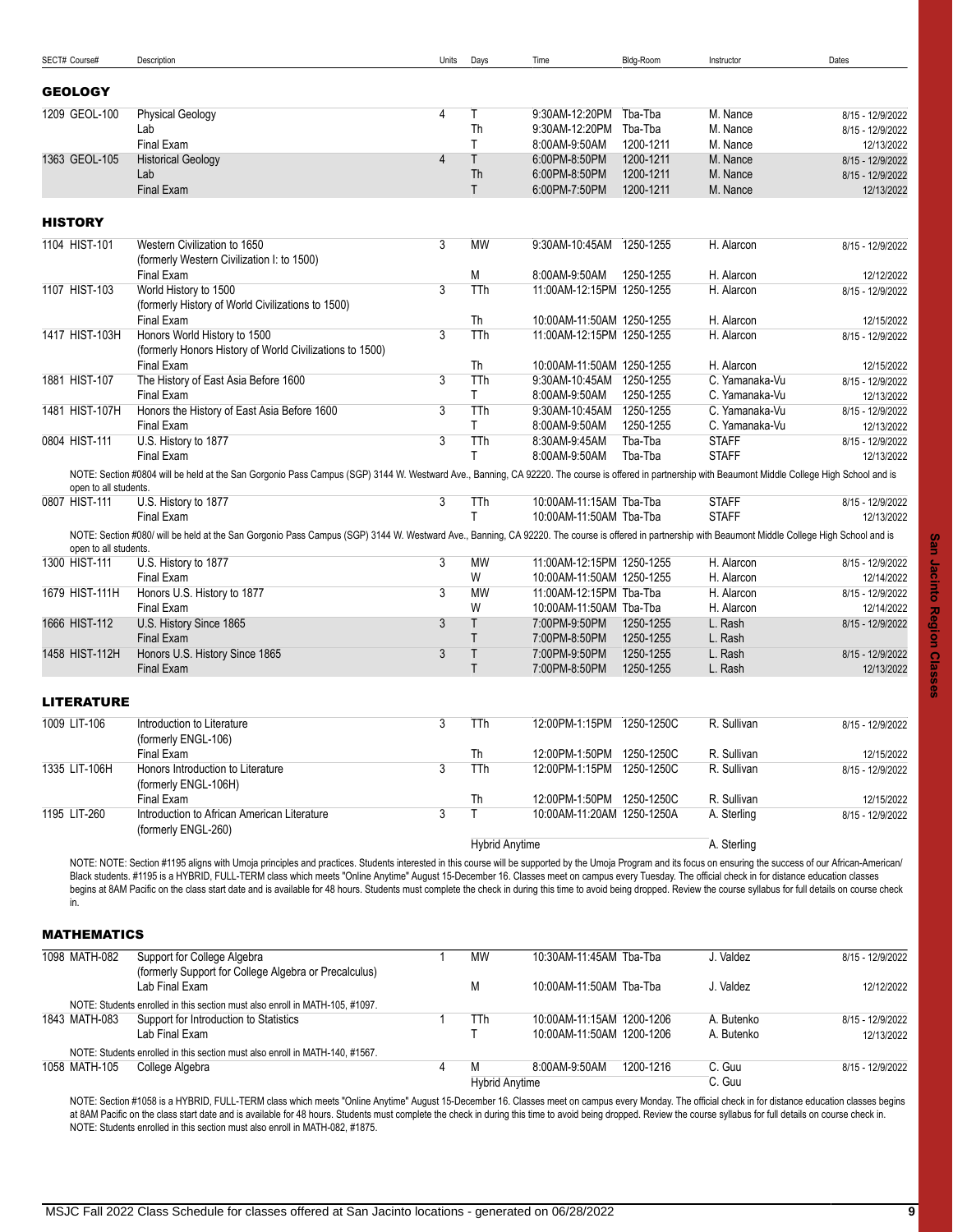<span id="page-9-0"></span>

|              | SECT# Course#  | Description                                                                                                                                                                                                             | Units | Days                  | Time                      | Bldg-Room  | Instructor     | Dates            |
|--------------|----------------|-------------------------------------------------------------------------------------------------------------------------------------------------------------------------------------------------------------------------|-------|-----------------------|---------------------------|------------|----------------|------------------|
|              | 1097 MATH-105  | College Algebra                                                                                                                                                                                                         | 4     | <b>MW</b>             | 12:00PM-1:50PM            | Tba-Tba    | J. Valdez      | 8/15 - 12/9/2022 |
|              |                | Final Exam                                                                                                                                                                                                              |       | W                     | 12:00PM-1:50PM Tba-Tba    |            | J. Valdez      | 12/14/2022       |
|              |                |                                                                                                                                                                                                                         |       |                       |                           |            |                |                  |
|              |                | NOTE: Students enrolled in this section must also enroll in MATH-082, #1098.                                                                                                                                            |       |                       |                           |            |                |                  |
|              | 1136 MATH-105  | College Algebra                                                                                                                                                                                                         | 4     | Th                    | 2:00PM-3:50PM             | Tba-Tba    | L. Mondragon   | 8/15 - 12/9/2022 |
|              |                |                                                                                                                                                                                                                         |       | <b>Hybrid Anytime</b> |                           |            | L. Mondragon   |                  |
|              |                | NOTE: Section #1136 is a HYBRID, FULL-TERM class which meets "Online Anytime" August 15-December 16. Classes meet on campus every Thursday. The official check in for distance education classes                        |       |                       |                           |            |                |                  |
|              |                | begins at 8AM Pacific on the class start date and is available for 48 hours. Students must complete the check in during this time to avoid being dropped. Review the course syllabus for full details on course check   |       |                       |                           |            |                |                  |
|              |                | in. NOTE: Students enrolled in this section must also enroll in MATH-082, #1136                                                                                                                                         |       |                       |                           |            |                |                  |
|              | 1960 MATH-105  | College Algebra                                                                                                                                                                                                         | 4     | W                     | 8:00AM-9:50AM             | Tba-Tba    | C. Guu         | 8/15 - 12/9/2022 |
|              |                |                                                                                                                                                                                                                         |       | <b>Hybrid Anytime</b> |                           |            | C. Guu         |                  |
|              |                |                                                                                                                                                                                                                         |       |                       |                           |            |                |                  |
|              |                | NOTE: Section #1960 is a HYBRID, FULL-TERM class which meets "Online Anytime" August 15-December 16. Classes meet on campus every Wednesday. The official check in for distance education classes                       |       |                       |                           |            |                |                  |
|              |                | begins at 8AM Pacific on the class start date and is available for 48 hours. Students must complete the check in during this time to avoid being dropped. Review the course syllabus for full details on course check   |       |                       |                           |            |                |                  |
|              |                | in. NOTE: Students enrolled in this section must also enroll in MATH-082, #1877.                                                                                                                                        |       |                       |                           |            |                |                  |
|              | 1962 MATH-105  | College Algebra                                                                                                                                                                                                         | 4     | TTh                   | 9:00AM-10:50AM 1250-1254  |            | S. Sadjadi     | 8/15 - 12/9/2022 |
|              |                | Final Exam                                                                                                                                                                                                              |       | T.                    | 8:00AM-9:50AM             | 1250-1254  | S. Sadjadi     | 12/13/2022       |
|              | 1123 MATH-110  | Pre-Calculus                                                                                                                                                                                                            | 4     | TTh                   | 12:00PM-1:50PM 1250-1254  |            | A. Baccari     | 8/15 - 12/9/2022 |
|              |                | Final Exam                                                                                                                                                                                                              |       | Th                    | 12:00PM-1:50PM 1250-1254  |            | A. Baccari     | 12/15/2022       |
|              |                |                                                                                                                                                                                                                         |       |                       |                           |            |                |                  |
|              |                | NOTE: Students enrolled in this section must also enroll in MATH-084, #1423.                                                                                                                                            |       |                       |                           |            |                |                  |
|              | 1127 MATH-115  | <b>Ideas of Mathematics</b>                                                                                                                                                                                             | 3     | MW                    | 12:00PM-1:15PM Tba-Tba    |            | E. Gonzalez    | 8/15 - 12/9/2022 |
|              |                | Final Exam                                                                                                                                                                                                              |       | W                     | 12:00PM-1:50PM Tba-Tba    |            | E. Gonzalez    | 12/14/2022       |
|              |                | NOTE: Students enrolled in this section must also enroll in MATH-081, #1957. Section #1127 is an "Online Anytime" class where course materials are accessible online 24/7 via CANVAS. Deadlines for                     |       |                       |                           |            |                |                  |
|              |                | assignments/activities still apply. The class meets full term. The official check in for distance education classes begins at 8AM Pacific on the class start date and is available for 48 hours. Students must complete |       |                       |                           |            |                |                  |
|              |                | the check in during this time to avoid being dropped. Review the course syllabus for full details on course check in and other deadlines.                                                                               |       |                       |                           |            |                |                  |
|              | 1410 MATH-135  | Calculus for Social Science and Business                                                                                                                                                                                | 3     | TTh                   | 9:00AM-10:15AM Tba-Tba    |            | J. Luna        |                  |
|              |                |                                                                                                                                                                                                                         |       |                       |                           |            |                | 8/15 - 12/9/2022 |
|              |                | Final Exam                                                                                                                                                                                                              |       | T.                    | 8:00AM-9:50AM             | Tba-Tba    | J. Luna        | 12/13/2022       |
|              | 1128 MATH-140  | Introduction to Statistics                                                                                                                                                                                              | 3     | <b>MW</b>             | 9:00AM-10:15AM 1200-1206  |            | J. Valdez      | 8/15 - 12/9/2022 |
|              |                | Final Exam                                                                                                                                                                                                              |       | M                     | 8:00AM-9:50AM             | 1200-1206  | J. Valdez      | 12/12/2022       |
|              | 1148 MATH-140  | Introduction to Statistics                                                                                                                                                                                              | 3     | <b>MW</b>             | 12:00PM-1:15PM 1200-1202  |            | M. Madden      | 8/15 - 12/9/2022 |
|              |                | Final Exam                                                                                                                                                                                                              |       | W                     | 12:00PM-1:50PM 1200-1202  |            | M. Madden      | 12/14/2022       |
|              | 1567 MATH-140  | Introduction to Statistics                                                                                                                                                                                              | 3     | TTh                   | 11:30AM-12:45PM 1200-1206 |            | A. Butenko     |                  |
|              |                |                                                                                                                                                                                                                         |       |                       |                           |            |                | 8/15 - 12/9/2022 |
|              |                | Final Exam                                                                                                                                                                                                              |       | Th                    | 10:00AM-11:50AM 1200-1206 |            | A. Butenko     | 12/15/2022       |
|              |                | NOTE: Students enrolled in this section must also enroll in MATH-083, #1843.                                                                                                                                            |       |                       |                           |            |                |                  |
|              | 1618 MATH-140  | Introduction to Statistics                                                                                                                                                                                              | 3     | TTh                   | 4:00PM-5:15PM             | 1200-1202  | D. Herrera Gil | 8/15 - 12/9/2022 |
|              |                | Final Exam                                                                                                                                                                                                              |       | Th                    | 4:00PM-5:50PM             | 1200-1202  | D. Herrera Gil | 12/15/2022       |
|              | 1975 MATH-140  | Introduction to Statistics                                                                                                                                                                                              | 3     | <b>MW</b>             | 9:00AM-10:15AM            | 1200-1202  | M. Madden      | 8/15 - 12/9/2022 |
|              |                |                                                                                                                                                                                                                         |       |                       |                           |            |                |                  |
|              |                | Final Exam                                                                                                                                                                                                              |       | M                     | 8:00AM-9:50AM             | 1200-1202  | M. Madden      | 12/12/2022       |
|              | 1951 MATH-211  | Analytic Geometry and Calculus I                                                                                                                                                                                        | 4     | TTh                   | 2:00PM-3:50PM             | 1250-1254  | D. Herrera Gil | 8/15 - 12/9/2022 |
|              |                | Final Exam                                                                                                                                                                                                              |       | T                     | 2:00PM-3:50PM             | 1250-1254  | D. Herrera Gil | 12/13/2022       |
|              | 1952 MATH-212  | Analytic Geometry and Calculus II                                                                                                                                                                                       | 4     | TTh                   | 8:00AM-9:50AM             | 1250-1250C | A. Butenko     | 8/15 - 12/9/2022 |
|              |                | Final Exam                                                                                                                                                                                                              |       | Th                    | 8:00AM-9:50AM             | 1250-1250C | A. Butenko     | 12/15/2022       |
|              | 1953 MATH-212H | Honors Analytic Geometry and Calculus II                                                                                                                                                                                | 4     | TTh                   | 8:00AM-9:50AM             | 1250-1250C | A. Butenko     |                  |
|              |                |                                                                                                                                                                                                                         |       |                       |                           |            |                | 8/15 - 12/9/2022 |
|              |                | Final Exam                                                                                                                                                                                                              |       | Th                    | 8:00AM-9:50AM             | 1250-1250C | A. Butenko     | 12/15/2022       |
|              | 1048 MATH-213  | Analytic Geometry and Calculus III                                                                                                                                                                                      | 5     | Tba                   |                           | Tba-Tba    | A. Baccari     | 8/15 - 12/9/2022 |
|              |                | Final Exam                                                                                                                                                                                                              |       | Tba                   |                           | Tba-Tba    | A. Baccari     |                  |
|              |                | 1480 MATH-213H Honors Analytic Geometry and Calculus III                                                                                                                                                                | 5     | Tba                   |                           | Tba-Tba    | A. Baccari     | 8/15 - 12/9/2022 |
|              |                | Final Exam                                                                                                                                                                                                              |       | Tba                   |                           | Tba-Tba    | A. Baccari     |                  |
|              | 1983 MATH-218  |                                                                                                                                                                                                                         | 3     | Tba                   |                           | Tba-Tba    | M. Madden      | 8/15 - 12/9/2022 |
|              |                | Linear Algebra                                                                                                                                                                                                          |       |                       |                           |            |                |                  |
|              |                | Final Exam                                                                                                                                                                                                              |       | Tba                   |                           | Tba-Tba    | M. Madden      |                  |
|              |                |                                                                                                                                                                                                                         |       |                       |                           |            |                |                  |
| <b>MUSIC</b> |                |                                                                                                                                                                                                                         |       |                       |                           |            |                |                  |
|              |                |                                                                                                                                                                                                                         |       |                       |                           |            |                |                  |
|              | 1467 MUS-100   | Introduction and Appreciation of Music                                                                                                                                                                                  | 3     | TTh                   | 11:00AM-12:15PM 1600-1614 |            | V. Fountain    | 8/15 - 12/9/2022 |
|              |                | Final Exam                                                                                                                                                                                                              |       | Th                    | 10:00AM-11:50AM 1600-1614 |            | V. Fountain    | 12/15/2022       |
|              | 1476 MUS-100H  | Honors Introduction and Appreciation of Music                                                                                                                                                                           | 3     | TTh                   | 11:00AM-12:15PM 1600-1614 |            | V. Fountain    | 8/15 - 12/9/2022 |
|              |                | Final Exam                                                                                                                                                                                                              |       | Th                    | 10:00AM-11:50AM 1600-1614 |            | V. Fountain    | 12/15/2022       |
|              |                |                                                                                                                                                                                                                         |       |                       |                           |            |                |                  |
|              | 1459 MUS-101   | <b>Music Fundamentals</b>                                                                                                                                                                                               | 3     | T.                    | 2:00PM-3:15PM             | 1600-1614  | V. Fountain    | 8/15 - 12/9/2022 |
|              |                |                                                                                                                                                                                                                         |       | <b>Hybrid Anytime</b> |                           |            | V. Fountain    |                  |
|              |                | NOTE: Section #1459 is a HYBRID, FULL-TERM class which meets "Online Anytime" August 15-December 16. Classes meet on campus every Tuesday. The official check in for distance education classes begins                  |       |                       |                           |            |                |                  |
|              |                | at 8AM Pacific on the class start date and is available for 48 hours. Students must complete the check in during this time to avoid being dropped. Review the course syllabus for full details on course check in.      |       |                       |                           |            |                |                  |
|              | 1351 MUS-109   | <b>World Music</b>                                                                                                                                                                                                      | 3     | МW                    | 8:00AM-9:15AM             | 1600-1614  | J. Valdovino   | 8/15 - 12/9/2022 |
|              |                | Final Exam                                                                                                                                                                                                              |       | W                     | 8:00AM-9:50AM             | 1600-1614  | J. Valdovino   | 12/14/2022       |
|              |                |                                                                                                                                                                                                                         |       |                       |                           |            |                |                  |
|              | 1358 MUS-116   | Beginning Voice Class - Diction and Expression                                                                                                                                                                          | 2     | Τ                     | 4:00PM-5:15PM             | 1600-1614  | E. Collins     | 8/15 - 12/9/2022 |
|              |                | Lab                                                                                                                                                                                                                     |       | <b>Hybrid Anytime</b> |                           |            | E. Collins     |                  |
|              |                | NOTE: Section #1358 is a HYBRID, FULL-TERM class which meets "Online Anytime" August 15-December 16. Classes meet on campus every Tuesday. The official check in for distance education classes begins                  |       |                       |                           |            |                |                  |
|              |                | at 8AM Pacific on the class start date and is available for 48 hours. Students must complete the check in during this time to avoid being dropped. Review the course syllabus for full details on course check in.      |       |                       |                           |            |                |                  |
|              | 1016 MUS-141   | Intermediate Studio Recording                                                                                                                                                                                           | 3     | Μ                     | 8:00AM-10:50AM 1600-1618  |            | <b>STAFF</b>   | 8/15 - 12/9/2022 |
|              |                | Final Exam                                                                                                                                                                                                              |       | M                     | 8:00AM-9:50AM             | 1600-1618  | <b>STAFF</b>   | 12/12/2022       |
|              |                |                                                                                                                                                                                                                         |       |                       |                           |            |                |                  |
|              | 1027 MUS-141   | Intermediate Studio Recording                                                                                                                                                                                           | 3     | M                     | 12:30PM-3:20PM Tba-Tba    |            | <b>STAFF</b>   | 8/15 - 12/9/2022 |
|              |                | Final Exam                                                                                                                                                                                                              |       | M                     | 12:30PM-2:20PM Tba-Tba    |            | <b>STAFF</b>   | 12/12/2022       |
|              | 1031 MUS-142   | Advanced Studio Recording I                                                                                                                                                                                             | 3     | M                     | 12:30PM-3:20PM 1600-1618  |            | <b>STAFF</b>   | 8/15 - 12/9/2022 |
|              |                | Final Exam                                                                                                                                                                                                              |       | M                     | 12:30PM-2:20PM 1600-1618  |            | <b>STAFF</b>   | 12/12/2022       |
|              | 1041 MUS-142   | Advanced Studio Recording I                                                                                                                                                                                             | 3     | Th                    | 8:00AM-10:50AM 1600-1618  |            | <b>STAFF</b>   | 8/15 - 12/9/2022 |
|              |                | Final Exam                                                                                                                                                                                                              |       | Th                    |                           | 1600-1618  | <b>STAFF</b>   |                  |
|              |                |                                                                                                                                                                                                                         |       |                       | 8:00AM-9:50AM             |            |                | 12/15/2022       |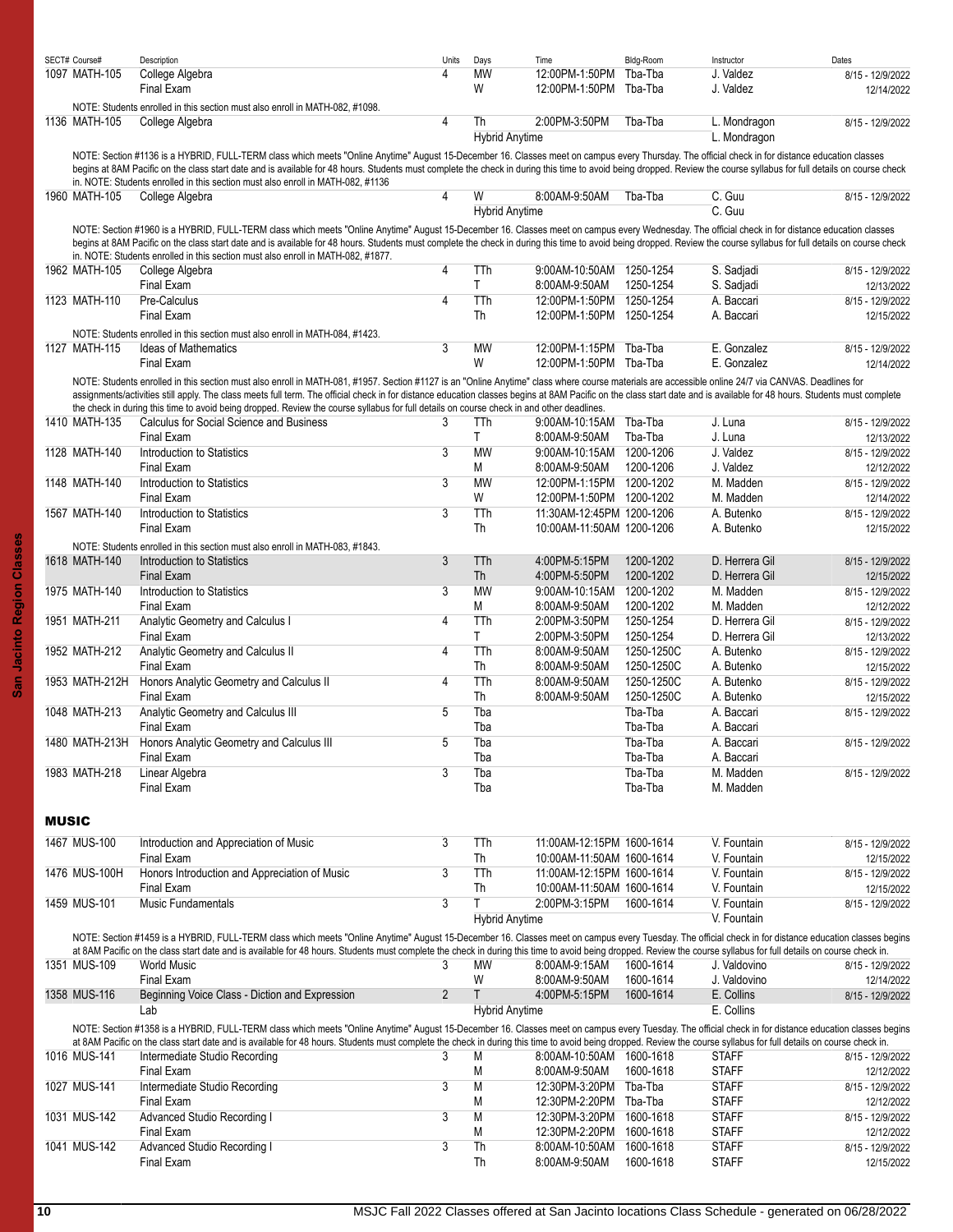<span id="page-10-3"></span><span id="page-10-2"></span><span id="page-10-1"></span><span id="page-10-0"></span>

| SECT# Course#         | Description                                                                                                                                                                                                                                                                                                                                                                                                                                                                                                  | Units        | Days         | Time                                               | Bldg-Room                     | Instructor                           | Dates                          |
|-----------------------|--------------------------------------------------------------------------------------------------------------------------------------------------------------------------------------------------------------------------------------------------------------------------------------------------------------------------------------------------------------------------------------------------------------------------------------------------------------------------------------------------------------|--------------|--------------|----------------------------------------------------|-------------------------------|--------------------------------------|--------------------------------|
| 1216 MUS-143          | Pro Tools 101                                                                                                                                                                                                                                                                                                                                                                                                                                                                                                | 3            | Th           | 9:00AM-11:50AM                                     | 1600-1610                     | <b>STAFF</b>                         | 8/15 - 12/9/2022               |
|                       | (formerly Computer Audio Editing)<br>Final Exam                                                                                                                                                                                                                                                                                                                                                                                                                                                              |              | Th           | 9:00PM-11:50AM                                     | 1600-1610                     | <b>STAFF</b>                         | 12/15/2022                     |
|                       | Orchestra                                                                                                                                                                                                                                                                                                                                                                                                                                                                                                    | 1            | M            | 6:00PM-8:50PM                                      | 1600-1602                     | V. Fountain                          |                                |
| 1432 MUS-201          | Lab Final Exam                                                                                                                                                                                                                                                                                                                                                                                                                                                                                               |              | M            | 6:00PM-7:50PM                                      | 1600-1602                     | V. Fountain                          | 8/15 - 12/9/2022               |
| 1060 MUS-203          | <b>Concert Band</b>                                                                                                                                                                                                                                                                                                                                                                                                                                                                                          | 1            | $\mathsf{T}$ | 6:00PM-8:50PM                                      | 1600-1602                     | <b>STAFF</b>                         | 12/12/2022                     |
|                       | Lab Final Exam                                                                                                                                                                                                                                                                                                                                                                                                                                                                                               |              | $\mathsf{T}$ | 6:00PM-7:50PM                                      | 1600-1602                     | <b>STAFF</b>                         | 8/15 - 12/9/2022<br>12/13/2022 |
| <b>NURSING</b>        |                                                                                                                                                                                                                                                                                                                                                                                                                                                                                                              |              |              |                                                    |                               |                                      |                                |
| 3908 NURS-584         | Nursing Skills Lab - Certified Nursing Assistant                                                                                                                                                                                                                                                                                                                                                                                                                                                             | 0.5          | Th           | 3:00PM-6:45PM                                      | Tba-Tba                       | A. Feeler                            | 9/1 - 12/16/2022               |
|                       | (formerly NURS-084A)                                                                                                                                                                                                                                                                                                                                                                                                                                                                                         |              |              |                                                    |                               |                                      |                                |
|                       | NOTE: Section #3908 is a Short-Term class that meets September 1-December 16. #3908 will be held at Nuview Bridge High School. Instructor Consent Required. Room# 302                                                                                                                                                                                                                                                                                                                                        |              |              |                                                    |                               |                                      |                                |
| 3907 NURS-585         | <b>Certified Nursing Assistant</b>                                                                                                                                                                                                                                                                                                                                                                                                                                                                           | 6            | W            | 3:00PM-6:50PM                                      | Tba-Tba                       | P. McBee                             | 8/15 - 12/9/2022               |
|                       | (formerly NURS-085)<br>Lab                                                                                                                                                                                                                                                                                                                                                                                                                                                                                   |              | S            | 7:00AM-2:50PM                                      | Tba-Tba                       | P. McBee                             | 9/3 - 12/9/2022                |
|                       | <b>Final Exam</b>                                                                                                                                                                                                                                                                                                                                                                                                                                                                                            |              | W            | 3:00PM-6:20PM                                      | Tba-Tba                       | P. McBee                             | 12/14/2022                     |
|                       | NOTE: Section #3907 lecture meets in person at NUVIEW BRIDGE HIGH SCHOOL (30401 Reservoir Ave, Nuevo, CA 92567) on Wednesdays from 3:00pm to 6:500pm room# 302. Then, lecture final 3:00pm to                                                                                                                                                                                                                                                                                                                |              |              |                                                    |                               |                                      |                                |
|                       | 6:20pm 12/10-12/16 on Wednesday NURS 585-3907 include eight hours of clinical on Saturdays at LifeCare Center clinical site. Instructor is Yvonne Alumia.                                                                                                                                                                                                                                                                                                                                                    |              |              |                                                    |                               |                                      |                                |
|                       | PERSONALIZED ACADEMIC LEARNING                                                                                                                                                                                                                                                                                                                                                                                                                                                                               |              |              |                                                    |                               |                                      |                                |
| 1440 PALS-051         | Learning Disabilities Workshop                                                                                                                                                                                                                                                                                                                                                                                                                                                                               | 0.5          | Tba          |                                                    | 300-318                       | E. Mendivil                          | 8/15 - 12/9/2022               |
|                       | (formerly LNSK-051)                                                                                                                                                                                                                                                                                                                                                                                                                                                                                          |              |              |                                                    |                               |                                      |                                |
|                       | NOTE: Section #1440 hours are to be arranged. Minimum 8 instructional hours required.                                                                                                                                                                                                                                                                                                                                                                                                                        |              |              |                                                    |                               |                                      |                                |
| <b>PHILOSOPHY</b>     |                                                                                                                                                                                                                                                                                                                                                                                                                                                                                                              |              |              |                                                    |                               |                                      |                                |
| 1438 PHIL-101         | Introduction to Philosophy I                                                                                                                                                                                                                                                                                                                                                                                                                                                                                 | 3            | Th           | 9:30AM-10:50AM 1200-1211                           |                               | H. Guzman Orozco                     | 8/15 - 12/9/2022               |
|                       |                                                                                                                                                                                                                                                                                                                                                                                                                                                                                                              |              |              | <b>Hybrid Anytime</b>                              |                               | H. Guzman Orozco                     |                                |
|                       | NOTE: Section #1438 is a HYBRID, FULL-TERM class which meets "Online Anytime" August 15- December 16. Classes meet on campus every Thursday. The official check in for distance education classes<br>begins at 8AM Pacific on the class start date and is available for 48 hours. Students must complete the check in during this time to avoid being dropped. Review the course syllabus for full details on course check                                                                                   |              |              |                                                    |                               |                                      |                                |
| in.<br>1318 PHIL-101H | Honors Introduction to Philosophy I                                                                                                                                                                                                                                                                                                                                                                                                                                                                          | 3            | Th           | 9:30AM-10:50AM 1200-1211                           |                               | H. Guzman Orozco                     | 8/15 - 12/9/2022               |
|                       |                                                                                                                                                                                                                                                                                                                                                                                                                                                                                                              |              |              | <b>Hybrid Anytime</b>                              |                               | H. Guzman Orozco                     |                                |
| in.                   | NOTE: Section #1318 is a HYBRID, FULL-TERM class which meets "Online Anytime" August 15- December 16. Classes meet on campus every Thursday. The official check in for distance education classes<br>begins at 8AM Pacific on the class start date and is available for 48 hours. Students must complete the check in during this time to avoid being dropped. Review the course syllabus for full details on course check                                                                                   |              |              |                                                    |                               |                                      |                                |
| 1101 PHIL-103         | Logic<br>Final Exam                                                                                                                                                                                                                                                                                                                                                                                                                                                                                          | 3            | TTh<br>Th    | 11:00AM-12:15PM Tba-Tba<br>10:00AM-11:50AM Tba-Tba |                               | H. Guzman Orozco<br>H. Guzman Orozco | 8/15 - 12/9/2022<br>12/15/2022 |
|                       | <b>PHYSICAL EDUCATION</b>                                                                                                                                                                                                                                                                                                                                                                                                                                                                                    |              |              |                                                    |                               |                                      |                                |
| 1179 PE-110           | Prevention and Care of Athletic Injuries                                                                                                                                                                                                                                                                                                                                                                                                                                                                     | 3            | W            | 11:00AM-12:50PM 1900-1900                          |                               | <b>STAFF</b>                         |                                |
|                       |                                                                                                                                                                                                                                                                                                                                                                                                                                                                                                              |              |              | <b>Hybrid Anytime</b>                              |                               | <b>STAFF</b>                         |                                |
|                       | NOTE: Section #1179 is a HYBRID, FULL-TERM class which meets "Online Anytime" August 15-December 16. Classes meet on campus the following date: August 17, September 14, October 5, October 26,<br>November 16. December 7. The official check in for distance education classes begins at 8AM Pacific on the class start date and is avilable for 48 hours. Students must complete the check in during this time to<br>avoid being dropped. Review the course syllabus for full details on course check in. |              |              |                                                    |                               |                                      |                                |
| 1796 PE-112           | <b>Body Conditioning</b>                                                                                                                                                                                                                                                                                                                                                                                                                                                                                     | $\mathbf{1}$ | МW           | 11:00AM-12:15PM 1900-1901                          |                               | J. McClung                           |                                |
|                       | Lab Final Exam                                                                                                                                                                                                                                                                                                                                                                                                                                                                                               |              | W            | 10:00AM-11:50AM 1900-1901                          |                               | J. McClung                           | 12/14/2022                     |
| 1802 PE-114A          | Strength Training: Circuit                                                                                                                                                                                                                                                                                                                                                                                                                                                                                   | 1            | TTh          | 10:00AM-11:15AM 1900-1918                          |                               | S. Eason                             | 8/15 - 12/9/2022               |
|                       | Lab Final Exam                                                                                                                                                                                                                                                                                                                                                                                                                                                                                               |              | T            | 10:00AM-11:50AM 1900-1910                          |                               | S. Eason                             | 12/13/2022                     |
| 1804 PE-114B          | Strength Training: Free Weights                                                                                                                                                                                                                                                                                                                                                                                                                                                                              | 1            | <b>MW</b>    | 6:00PM-7:15PM                                      | 1900-1918                     | M. Willard                           | 8/15 - 12/9/2022               |
|                       | Lab Final Exam                                                                                                                                                                                                                                                                                                                                                                                                                                                                                               |              | W            | 6:00PM-7:50PM                                      | 1900-1918                     | M. Willard                           | 12/14/2022                     |
| 1117 PE-115           | First Aid and CPR                                                                                                                                                                                                                                                                                                                                                                                                                                                                                            | 3            | M            | 9:00AM-10:50AM                                     | 1900-1900                     | C. Mazzotta                          | 8/15 - 12/9/2022               |
|                       |                                                                                                                                                                                                                                                                                                                                                                                                                                                                                                              |              |              | <b>Hybrid Anytime</b>                              |                               | C. Mazzotta                          |                                |
|                       | NOTE: Section #1117 is a HYBRID, FULL-TERM class which meets "Online Anytime" August 15-December 16. Classes meet on campus every Monday. The official check in for distance education classes begins<br>at 8AM Pacific on the class start date and is available for 48 hours. Students must complete the check in during this time to avoid being dropped. Review the course syllabus for full details on course check in.                                                                                  |              |              |                                                    |                               |                                      |                                |
| 1120 PE-115           | First Aid and CPR                                                                                                                                                                                                                                                                                                                                                                                                                                                                                            | 3            | F            | 9.00AM-10:50AM 1900-1900                           |                               | C. Mazzotta                          |                                |
|                       |                                                                                                                                                                                                                                                                                                                                                                                                                                                                                                              |              |              | <b>Hybrid Anytime</b>                              |                               | C. Mazzotta                          |                                |
|                       | NOTE: Section #1120 is is a HYBRID, FULL-TERM class which meets "Online Anytime" August 15-December 16. Classes meet on campus every Friday. The official check in for distance education classes begins                                                                                                                                                                                                                                                                                                     |              |              |                                                    |                               |                                      |                                |
|                       | at 8AM Pacific on the class start date and is available for 48 hours. Students must complete the check in during this time to avoid being dropped. Review the course syllabus for full details on course check in.                                                                                                                                                                                                                                                                                           |              |              |                                                    |                               |                                      |                                |
| 1196 PE-119           | <b>Exercise Walking</b>                                                                                                                                                                                                                                                                                                                                                                                                                                                                                      | 1            | МW           | 8:00AM-9:15AM                                      | <b>FILD-2000</b>              | <b>STAFF</b>                         | 8/15 - 12/9/2022               |
| 1809 PE-120           | Lab Final Exam                                                                                                                                                                                                                                                                                                                                                                                                                                                                                               | $\mathbf{1}$ | W<br>TTh     | 8:00AM-9.50AM<br>5:30PM-6.45PM                     | <b>FILD-2000</b><br>1900-1951 | <b>STAFF</b><br>A. Clark             | 12/14/2022                     |
|                       | Beginning Yoga<br>Lab Final Exam                                                                                                                                                                                                                                                                                                                                                                                                                                                                             |              | T            | 5:00PM-6:50PM                                      | 1900-1951                     | A. Clark                             | 8/15 - 12/9/2022<br>12/13/2022 |
| 1810 PE-120           | Beginning Yoga                                                                                                                                                                                                                                                                                                                                                                                                                                                                                               | 1            | <b>MW</b>    | 7:00AM-8:15AM                                      | 1900-1951                     | C. Malveaux                          | 8/15 - 12/9/2022               |
|                       | Lab Final Exam                                                                                                                                                                                                                                                                                                                                                                                                                                                                                               |              | W            | 8:00AM-9:50AM                                      | 1900-1951                     | C. Malveaux                          | 12/14/2022                     |
| 1811 PE-132           | <b>Beginning Tennis</b>                                                                                                                                                                                                                                                                                                                                                                                                                                                                                      | $\mathbf{1}$ | TTh          | 11:00AM-12:15PM CRTS-1000                          |                               | M. Frazier                           | 8/15 - 12/9/2022               |
|                       | Lab Final Exam                                                                                                                                                                                                                                                                                                                                                                                                                                                                                               |              | Th           | 10:00AM-11:50AM CRTS-1000                          |                               | M. Frazier                           | 12/15/2022                     |
|                       | NOTE: Section #1811 is stacked with PE 132B #1848                                                                                                                                                                                                                                                                                                                                                                                                                                                            |              |              |                                                    |                               |                                      |                                |
| 1848 PE-132B          | Intermediate Tennis                                                                                                                                                                                                                                                                                                                                                                                                                                                                                          | 1            | TTh          | 11:00AM-12:15PM CRTS-1000                          |                               | M. Frazier                           |                                |
|                       | Lab Final Exam                                                                                                                                                                                                                                                                                                                                                                                                                                                                                               |              | Th           | 10:00AM-11:50AM CRTS-1000                          |                               | M. Frazier                           | 12/15/2022                     |
|                       | NOTE: Section #1848 is stacked with PE 132 #1811                                                                                                                                                                                                                                                                                                                                                                                                                                                             |              |              |                                                    |                               |                                      |                                |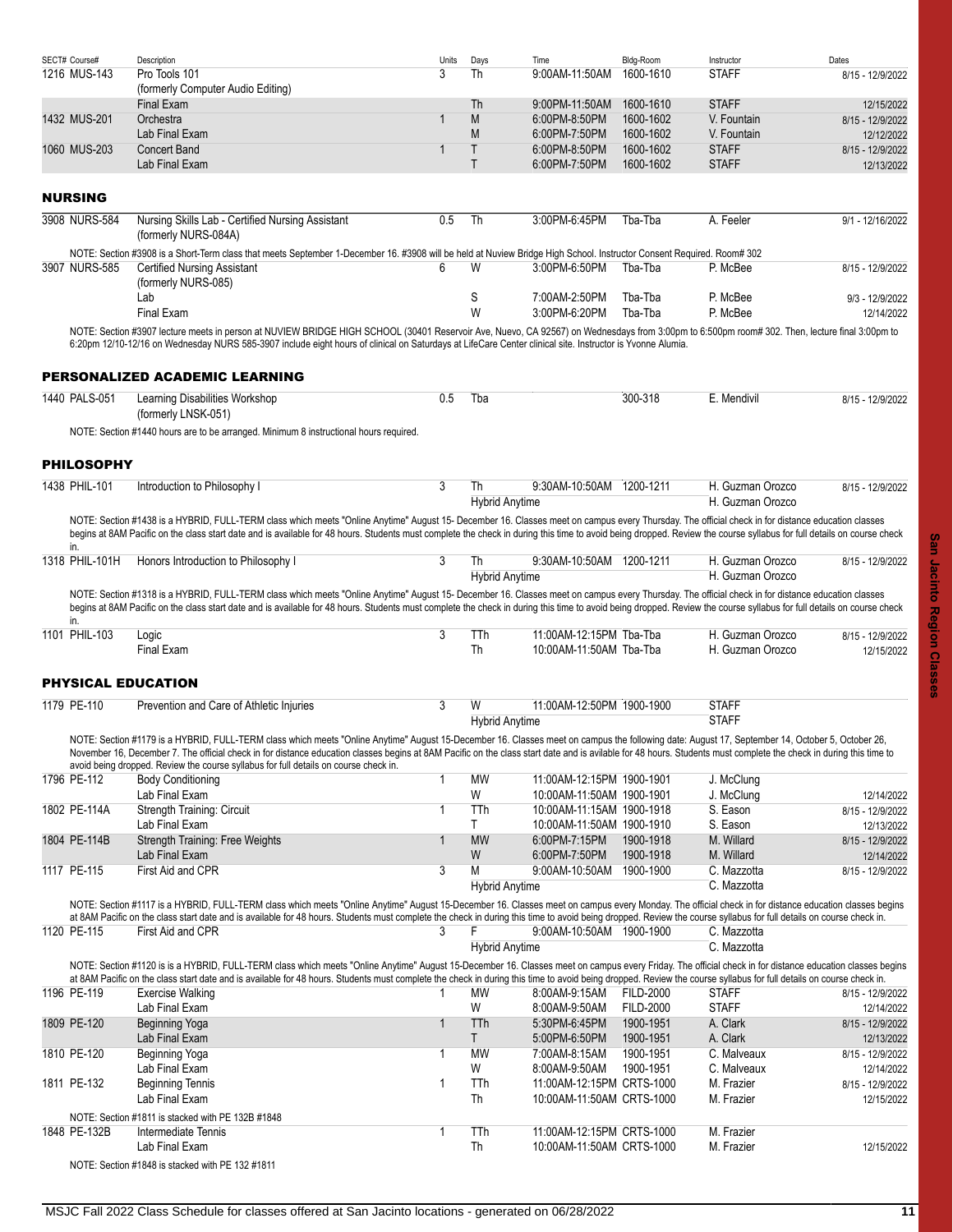| SECT# Course# | Description                             | Units | Days      | Time           | Bldg-Room | Instructor | Dates            |
|---------------|-----------------------------------------|-------|-----------|----------------|-----------|------------|------------------|
| 1260 PE-133   | Individual and Group Sports: Basketball |       | M         | 5:00PM-7:50PM  | 1900-1910 | T. Skinner | 8/15 - 12/9/2022 |
|               | Lab Final Exam                          |       | M         | 5:00PM-6:50PM  | 1900-1910 | T. Skinner | 12/12/2022       |
| 1121 PE-183   | Self-Defense                            |       | <b>MW</b> | 9:00AM-10:15AM | 1900-1901 | M. Frazier | 8/15 - 12/9/2022 |
|               | Lab Final Exam                          |       | М         | 8:00AM-9:50AM  | 1900-1901 | M. Frazier | 12/12/2022       |
| 1205 PE-195   | Introduction to Kinesiology             |       | TTh       | 9:30AM-10:45AM | 1900-1900 | . Skinner  | 8/15 - 12/9/2022 |
|               | Final Exam                              |       |           | 8:00AM-9:50AM  | 1900-1900 | . Skinner  | 12/13/2022       |

# <span id="page-11-0"></span>PHYSICAL EDUCATION - INTERCOLLEGIATE

|                     | PH I SIGAL EDUCATION - INTERCULLEGIATE                                                                                                                                                                                                                             |              |                         |                                |                                      |                            |                                |
|---------------------|--------------------------------------------------------------------------------------------------------------------------------------------------------------------------------------------------------------------------------------------------------------------|--------------|-------------------------|--------------------------------|--------------------------------------|----------------------------|--------------------------------|
| 1272 PEIC-139       | Intercollegiate Sports: Soccer (Women)                                                                                                                                                                                                                             | 3            | <b>MTWThF</b>           | 6:00PM-7:50PM                  | <b>FILD-2000</b>                     | J. Reyes                   | 8/1 - 11/23/2022               |
|                     | NOTE: Section #1272 meets August 1- November 23. This class is intended for intercollegiate women's soccer. Instructor consent required; please email ireyes@msic.edu.                                                                                             |              |                         |                                |                                      |                            |                                |
| 1273 PEIC-140       | Intercollegiate Sports: Football (Men)                                                                                                                                                                                                                             | 3            | <b>MTWThF</b>           | 4:00PM-5:50PM                  | <b>FILD-2000</b>                     | C. Mazzotta                | 8/1 - 11/23/2022               |
|                     | NOTE: Section #1273 meets August 1- November 23. This class is intended for intercollegiate football. Instructor consent required; please email cmazzotta@msjc.edu.                                                                                                |              |                         |                                |                                      |                            |                                |
| 1274 PEIC-140       | Intercollegiate Sports: Football (Men)                                                                                                                                                                                                                             | 3            | <b>MTWThF</b>           | 4:00PM-5:50PM                  | <b>FILD-2000</b>                     | <b>STAFF</b>               | 8/1 - 11/23/2022               |
|                     | NOTE: Section #1274 meets August 1- November 23. This class is intended for intercollegiate football. Instructor consent required; please email cmazzotta@msjc.edu.                                                                                                |              |                         |                                |                                      |                            |                                |
| 1081 PEIC-141A      | Intercollegiate Sports: Basketball (Men) Pre-Conference<br>Competition                                                                                                                                                                                             | 1.5          | <b>MTWThF</b>           | 1:00PM-2:25PM                  | 1900-1910                            | T. Skinner                 | 10/3 - 12/9/2022               |
|                     | NOTE: Section #1081 is a SHORT-TERM class which meets October 3 -December 9.This course is intended for intercollegiate men's basketball. Instructor Consent required, please email tskinner@msjc.edu.                                                             |              |                         |                                |                                      |                            |                                |
| 1818 PEIC-141C      | Pre-Season Athletics: Basketball (Men)                                                                                                                                                                                                                             | $\mathbf{1}$ | <b>MTWThF</b>           | 1:00PM-2:15PM                  | 1900-1910                            | T. Skinner                 | 8/15 - 9/30/2022               |
|                     | NOTE: Section #1818 is a SHORT-TERM class which meets August 15-September 30. This class is intended for intercollegiate men's basketball. Instructor Consent required, please email tskinner@msjc.edu                                                             |              |                         |                                |                                      |                            |                                |
| 1275 PEIC-142       | Intercollegiate Sports: Volleyball (Women)                                                                                                                                                                                                                         | 3            | <b>MTWThF</b>           | 8:00AM-9:50AM                  | 1900-1910                            | S. Eason                   | 8/1 - 11/23/2022               |
|                     | NOTE: Section #1275 meets August 1- November 23. This class is intended for intercollegiate women'svolleyball. Instructor consent required; please email season@msjc.edu.                                                                                          |              |                         |                                |                                      |                            |                                |
| 1110 PEIC-143A      | Intercollegiate Sports: Basketball (Women) Pre-Conference<br>Competition                                                                                                                                                                                           | 1.5          | <b>MTWThF</b>           | 11:00AM-12:25PM 1900-1910      |                                      | C. Malveaux                | 10/3 - 12/9/2022               |
| cmalveaux@msjc.edu. | NOTE: Section #1110 is a SHORT-TERM class which meets October 3-December 9.This course is intended for intercollegiate women's basketball. Instructor Consent required, please email:                                                                              |              |                         |                                |                                      |                            |                                |
| 1821 PEIC-143C      | Pre-Season Athletics: Basketball (Women)                                                                                                                                                                                                                           | $\mathbf{1}$ | <b>MTWThF</b>           | 11:00AM-12:15PM 1900-1910      |                                      | C. Malveaux                | 8/15 - 9/30/2022               |
| cmalveaux@msjc.edu. | NOTE: Section #1821 is a SHORT-TERM class which meets August 15-September 30. This course is intended for intercollegiate women's basketball. Instructor Consent required, please email:                                                                           |              |                         |                                |                                      |                            |                                |
| 1822 PEIC-144A      | Pre-Season Athletics: Baseball (Men)                                                                                                                                                                                                                               | 2            | <b>MTWTh</b>            | 11:00AM-12:15PM FILD-1000      |                                      | J. Hansen                  | 8/15 - 12/9/2022               |
|                     | Lab Final Exam                                                                                                                                                                                                                                                     |              | W                       | 10:00AM-11:50AM FILD-1000      |                                      | J. Hansen                  | 12/14/2022                     |
|                     | NOTE: This course is intended for intercollegiate baseball. Instructor Consent required, please email ihansen@msjc.edu                                                                                                                                             |              |                         |                                |                                      |                            |                                |
| 1823 PEIC-144A      | Pre-Season Athletics: Baseball (Men)                                                                                                                                                                                                                               | 2            | <b>MTWTh</b>            | 11:00AM-12:15PM FILD-1000      |                                      | R. Gingras Jr              | 8/15 - 12/9/2022               |
|                     | Lab Final Exam                                                                                                                                                                                                                                                     |              | W                       | 10:00AM-11:50AM FILD-1000      |                                      | R. Gingras Jr              | 12/14/2022                     |
|                     | NOTE: This course is intended for intercollegiate baseball. Instructor Consent required, please email rgingras@msjc.edu                                                                                                                                            |              |                         |                                |                                      |                            |                                |
| 1824 PEIC-145A      | Pre-Season Athletics: Tennis (Men)<br>Lab Final Exam                                                                                                                                                                                                               | 2            | TTh<br><b>Th</b>        | 5:00PM-7:50PM<br>5:00PM-6:50PM | <b>CRTS-1000</b><br><b>CRTS-1000</b> | G. Hepner<br>G. Hepner     | 8/15 - 12/9/2022               |
|                     |                                                                                                                                                                                                                                                                    |              |                         |                                |                                      |                            | 12/15/2022                     |
|                     | NOTE: This course is intended for intercollegiate men's tennis. Instructor Consent required, please email ghepner@msjc.edu                                                                                                                                         |              |                         |                                | <b>CRTS-1000</b>                     |                            |                                |
| 1825 PEIC-146A      | Pre-Season Athletics: Tennis (Women)<br>Lab Final Exam                                                                                                                                                                                                             | 2            | <b>TTh</b><br><b>Th</b> | 5:00PM-7:50PM<br>5:00PM-6:50PM | <b>CRTS-1000</b>                     | P. Springer<br>P. Springer | 8/15 - 12/9/2022<br>12/15/2022 |
|                     |                                                                                                                                                                                                                                                                    |              |                         |                                |                                      |                            |                                |
| 1277 PEIC-147       | NOTE: This course is intended for intercollegiate women's tennis. Instructor Consent required, please email pspringer@msjc.edu<br>Intercollegiate Sports: Golf                                                                                                     | 3            | <b>MW</b>               | 2:00PM-6:20PM                  | SSRV-GOLF                            | R. Bingham                 | 8/1 - 11/23/2022               |
|                     |                                                                                                                                                                                                                                                                    |              |                         |                                |                                      |                            |                                |
|                     | NOTE: Section #1772 meets August 1- November 23 and is held at Soboba Springs Country Club (SSRV: 1020 Soboba Road San Jacinto CA 92583). This class is intended for intercollegiate women's golf.<br>Instructor consent required; please email rbingham@msjc.edu. |              |                         |                                |                                      |                            |                                |
| 1826 PEIC-147A      | Pre-Season Athletics: Golf                                                                                                                                                                                                                                         | 1            | TTh                     | 2:00PM-3:15PM                  | SSRV-GOLF                            | R. Bingham                 | 8/15 - 12/9/2022               |
|                     | Lab Final Exam                                                                                                                                                                                                                                                     |              | T                       | 2:00PM-3:50PM                  | SSRV-GOLF                            | R. Bingham                 | 12/13/2022                     |
| rbingham@msjc.edu.  | NOTE: Section #1826 is held at Soboba Springs Country Club (SSRV: 1020 Soboba Road San Jacinto CA 92583). This course is intended for intercollegiate men's golf. Instructor Consent required, please email                                                        |              |                         |                                |                                      |                            |                                |

## <span id="page-11-1"></span>PHYSICS

| 1422 PHY-101             | Basic Physics: Energy and Motion                                                                                                                                                                                                                                                                                                                                                                                            | 4 |                       | 9:00AM-11:50AM            | 100-156 | <b>STAFF</b> | 8/15 - 12/9/2022 |
|--------------------------|-----------------------------------------------------------------------------------------------------------------------------------------------------------------------------------------------------------------------------------------------------------------------------------------------------------------------------------------------------------------------------------------------------------------------------|---|-----------------------|---------------------------|---------|--------------|------------------|
|                          |                                                                                                                                                                                                                                                                                                                                                                                                                             |   | <b>Hybrid Anytime</b> |                           |         | <b>STAFF</b> |                  |
|                          | NOTE: Section #1422 is a HYBRID, FULL-TERM class which meets "Online Anytime" August 15-December 16. Classes meet on campus every Monday. The official check in for distance education classes begins                                                                                                                                                                                                                       |   |                       |                           |         |              |                  |
|                          | at 8AM Pacific on the class start date and is available for 48 hours. Students must complete the check in during this time to avoid being dropped. Review the course syllabus for full details on course check in.                                                                                                                                                                                                          |   |                       |                           |         |              |                  |
| 1020 PHY-201             | Mechanics and Wave Motion                                                                                                                                                                                                                                                                                                                                                                                                   |   |                       | 9:00AM-11:50AM 100-156    |         | <b>STAFF</b> |                  |
|                          |                                                                                                                                                                                                                                                                                                                                                                                                                             |   | <b>Hybrid Anytime</b> |                           |         | <b>STAFF</b> |                  |
|                          | NOTE: Section #1020 is a HYBRID, FULL-TERM class which meets "Online Anytime" August 15-December 16. Classes meet on campus every Monday. The official check in for distance education classes begins<br>at 8AM Pacific on the class start date and is available for 48 hours. Students must complete the check in during this time to avoid being dropped. Review the course syllabus for full details on course check in. |   |                       |                           |         |              |                  |
| 1418 PHY-202             | <b>Electricity and Magnetism</b>                                                                                                                                                                                                                                                                                                                                                                                            |   |                       | 1:00PM-3:50PM             | 100-156 | <b>STAFF</b> | 8/15 - 12/9/2022 |
|                          |                                                                                                                                                                                                                                                                                                                                                                                                                             |   | <b>Hybrid Anytime</b> |                           |         | <b>STAFF</b> |                  |
|                          | NOTE: Section #1418 is a HYBRID, FULL-TERM class which meets "Online Anytime" August 15-December 16. Classes meet on campus every Monday. The official check in for distance education classes begins<br>at 8AM Pacific on the class start date and is available for 48 hours. Students must complete the check in during this time to avoid being dropped. Review the course syllabus for full details on course check in. |   |                       |                           |         |              |                  |
| <b>POLITICAL SCIENCE</b> |                                                                                                                                                                                                                                                                                                                                                                                                                             |   |                       |                           |         |              |                  |
| 1061 PS-101              | Introduction to American Government and Politics                                                                                                                                                                                                                                                                                                                                                                            | 3 | <b>MW</b>             | 10:30AM-11:45AM 1200-1212 |         | N. Zappia    | 8/15 - 12/9/2022 |
|                          | Final Exam                                                                                                                                                                                                                                                                                                                                                                                                                  |   |                       | 10:00AM-11:50AM 1200-1212 |         | N. Zappia    | 12/12/2022       |

<span id="page-11-2"></span>

|             | Final Exam                                                                                                                                                                                                        |      |                          |           | N. Zappia | 12/12/2022       |
|-------------|-------------------------------------------------------------------------------------------------------------------------------------------------------------------------------------------------------------------|------|--------------------------|-----------|-----------|------------------|
|             | Section #1061 aligns with Umoja principles and practices. Students interested in this course will be supported by the Umoja Program and its focus on ensuring the success of our African-American/Black students. |      |                          |           |           |                  |
| 1062 PS-101 | Introduction to American Government and Politics                                                                                                                                                                  | TTh. | 9:30AM-10:45AM 1200-1212 |           | M. Rabi   | 8/15 - 12/9/2022 |
|             | Final Exam                                                                                                                                                                                                        |      | 8:00AM-9:50AM            | 1200-1212 | M. Rabi   | 12/13/2022       |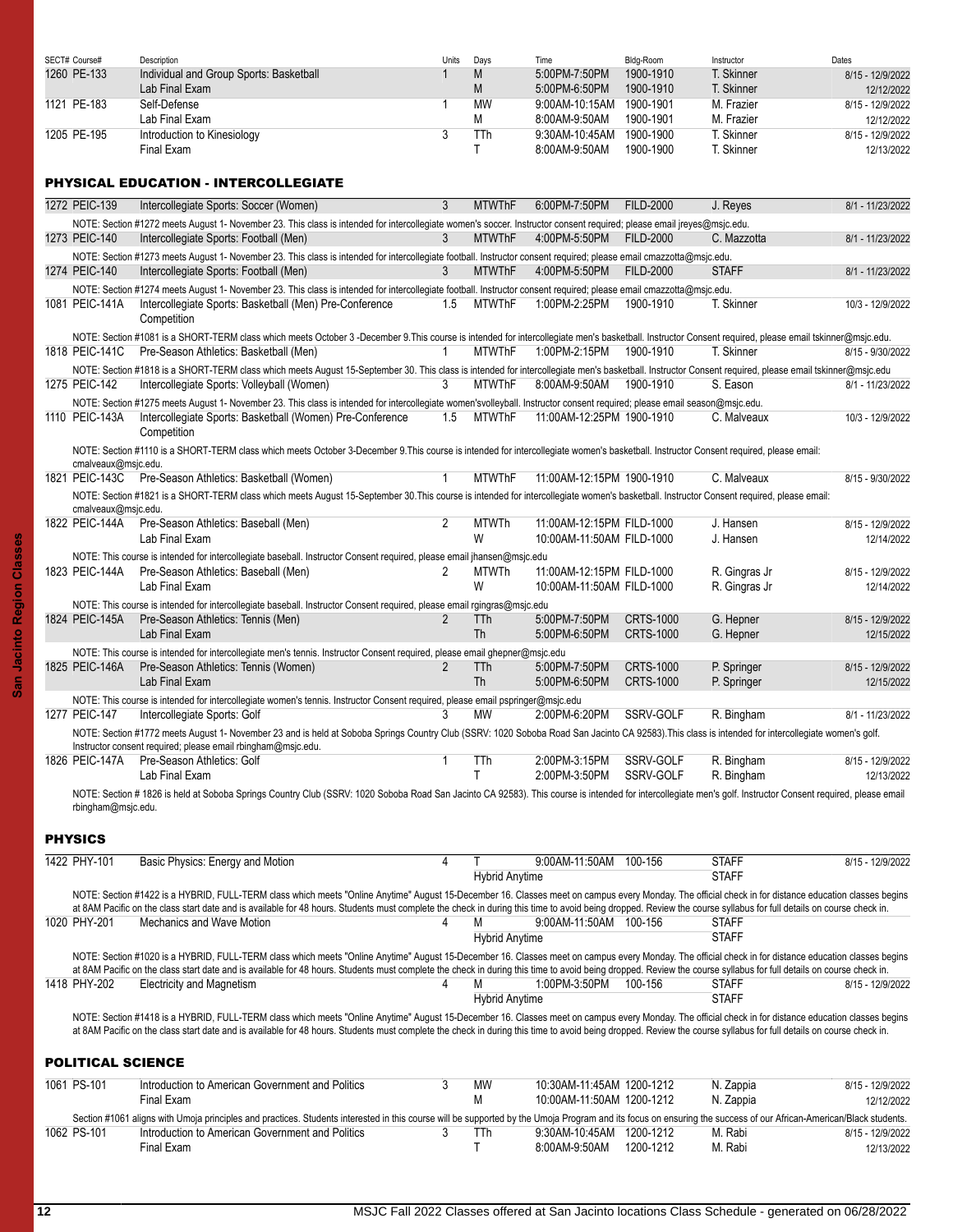<span id="page-12-0"></span>

| SECT# Course#           | Description                                                                                                                                                                                                                                                                                                                                                                                                                | Units | Days                  | Time                                                   | Bldg-Room              | Instructor                             | Dates                          |
|-------------------------|----------------------------------------------------------------------------------------------------------------------------------------------------------------------------------------------------------------------------------------------------------------------------------------------------------------------------------------------------------------------------------------------------------------------------|-------|-----------------------|--------------------------------------------------------|------------------------|----------------------------------------|--------------------------------|
| 1064 PS-101             | Introduction to American Government and Politics                                                                                                                                                                                                                                                                                                                                                                           | 3     | <b>Th</b>             | 5:30PM-6:50PM                                          | 1200-1212              | M. Rabi                                | 8/15 - 12/9/2022               |
|                         |                                                                                                                                                                                                                                                                                                                                                                                                                            |       | <b>Hybrid Anytime</b> |                                                        |                        | M. Rabi                                |                                |
| in.                     | NOTE: Section #1064 is a HYBRID, FULL-TERM class which meets "Online Anytime" August 15-December 16. Classes meet on campus every Thursday. The official check in for distance education classes<br>begins at 8AM Pacific on the class start date and is available for 48 hours. Students must complete the check in during this time to avoid being dropped. Review the course syllabus for full details on course check  |       |                       |                                                        |                        |                                        |                                |
| 1100 PS-101H            | Honors Introduction to American Government and Politics<br><b>Final Exam</b>                                                                                                                                                                                                                                                                                                                                               | 3     | <b>MW</b><br>M        | 10:30AM-11:45AM 1200-1212<br>10:00AM-11:50AM 1200-1212 |                        | N. Zappia<br>N. Zappia                 | 8/15 - 12/9/2022<br>12/12/2022 |
|                         | Section #1100 aligns with Umoja principles and practices. Students interested in this course will be supported by the Umoja Program and its focus on ensuring the success of our African-American/Black students.                                                                                                                                                                                                          |       |                       |                                                        |                        |                                        |                                |
| 1698 PS-101H            | Honors Introduction to American Government and Politics<br><b>Final Exam</b>                                                                                                                                                                                                                                                                                                                                               | 3     | TTh<br>$\mathsf{T}$   | 9:30AM-10:45AM 1200-1212<br>8:00AM-9:50AM              | 1200-1212              | M. Rabi<br>M. Rabi                     | 8/15 - 12/9/2022<br>12/13/2022 |
| <b>PSYCHOLOGY</b>       |                                                                                                                                                                                                                                                                                                                                                                                                                            |       |                       |                                                        |                        |                                        |                                |
| 1594 PSYC-101           | Introduction to Psychology<br>Final Exam                                                                                                                                                                                                                                                                                                                                                                                   | 3     | M<br>M                | 2:00PM-4:50PM<br>2:00PM-3:50PM                         | 1200-1202<br>1200-1202 | T. Ha<br>T. Ha                         | 8/15 - 12/9/2022<br>12/12/2022 |
| 1603 PSYC-101           | Introduction to Psychology<br><b>Final Exam</b>                                                                                                                                                                                                                                                                                                                                                                            | 3     | TTh<br>$\mathsf{T}$   | 6:30PM-7:45PM<br>6:30PM-8:20PM                         | 1200-1202<br>1200-1202 | J. Ntekim<br>J. Ntekim                 | 8/15 - 12/9/2022<br>12/13/2022 |
|                         | NOTE: Section #1603 is an "Online Real-Time" class with required, live online meetings held every Tuesday and Thursday from 6:30-7:45pm. Students enrolling in this course will need a microphone, speakers,                                                                                                                                                                                                               |       |                       |                                                        |                        |                                        |                                |
| 1958 PSYC-121           | and an internet connection capable of accommodating zoom videoconferencing software. A webcam/camera is recommended.<br><b>Statistics for Behavioral Sciences</b>                                                                                                                                                                                                                                                          | 3     | MW                    | 12:00PM-1:15PM 1250-1254                               |                        | M. Arce                                | 8/15 - 12/9/2022               |
|                         | Lab                                                                                                                                                                                                                                                                                                                                                                                                                        |       | <b>MW</b>             | 1:15PM-1:50PM                                          | 1250-1254              | M. Arce                                | 8/15 - 12/9/2022               |
|                         | <b>Final Exam</b>                                                                                                                                                                                                                                                                                                                                                                                                          |       | W                     | 12:00PM-1:50PM 1250-1254                               |                        | M. Arce                                | 12/14/2022                     |
| 1294 PSYC-124           | Social Research Methodology With Lab<br>(formerly Social Research Methodology)                                                                                                                                                                                                                                                                                                                                             | 4     | Th                    | 9:00AM-11:50AM 1200-1202                               |                        | C. Jensen                              |                                |
|                         |                                                                                                                                                                                                                                                                                                                                                                                                                            |       | <b>Hybrid Anytime</b> |                                                        |                        | C. Jensen                              |                                |
| in.                     | NOTE: Section #1294 is a HYBRID, FULL-TERM class which meets "Online Anytime" August 15-December 16. Classes meet on campus every Thursday. The official check in for distance education classes<br>begins at 8AM Pacific on the class start date and is available for 48 hours. Students must complete the check in during this time to avoid being dropped. Review the course syllabus for full details on course check  |       |                       |                                                        |                        |                                        |                                |
| 1416 PSYC-124           | Social Research Methodology With Lab<br>(formerly Social Research Methodology)                                                                                                                                                                                                                                                                                                                                             | 4     |                       | 1:00PM-3:50PM                                          | 1200-1202              | <b>STAFF</b>                           | 8/15 - 12/9/2022               |
|                         |                                                                                                                                                                                                                                                                                                                                                                                                                            |       | <b>Hybrid Anytime</b> |                                                        |                        | <b>STAFF</b>                           |                                |
|                         | NOTE: Section #1416 is a HYBRID, FULL-TERM class which meets "Online Anytime" August 15-December 16. Classes meet on campus every Tuesday. The official check in for distance education classes begins                                                                                                                                                                                                                     |       |                       |                                                        |                        |                                        |                                |
|                         | at 8AM Pacific on the class start date and is available for 48 hours. Students must complete the check in during this time to avoid being dropped. Review the course syllabus for full details on course check in.                                                                                                                                                                                                         |       |                       |                                                        |                        |                                        |                                |
|                         | 1421 PSYC-124H Honors Social Research Methodology With Lab                                                                                                                                                                                                                                                                                                                                                                 | 4     | Th                    | 9:00AM-11:50AM 1200-1202                               |                        | C. Jensen                              | 8/15 - 12/9/2022               |
|                         | (formerly Honors Social Research Methodology)                                                                                                                                                                                                                                                                                                                                                                              |       | <b>Hybrid Anytime</b> |                                                        |                        | C. Jensen                              |                                |
| in.<br><b>SOCIOLOGY</b> | NOTE: Section #1421 is a HYBRID, FULL-TERM class which meets "Online Anytime" August 15-December 16. Classes meet on campus every Thursday. The official check in for distance education classes<br>begins at 8AM Pacific on the class start date and is available for 48 hours. Students must complete the check in during this time to avoid being dropped. Review the course syllabus for full details on course check  |       |                       |                                                        |                        |                                        |                                |
| 1838 SOCI-121           | <b>Statistics for Behavioral Sciences</b>                                                                                                                                                                                                                                                                                                                                                                                  | 3     | <b>MW</b>             | 12:00PM-1:15PM                                         | 1250-1254              | M. Arce                                | 8/15 - 12/9/2022               |
|                         | Lab                                                                                                                                                                                                                                                                                                                                                                                                                        |       | MW                    | 1:15PM-1:50PM                                          | 1250-1254              | M. Arce                                | 8/15 - 12/9/2022               |
|                         | Final Exam                                                                                                                                                                                                                                                                                                                                                                                                                 |       | W                     | 12:00PM-1:50PM 1250-1254                               |                        | M. Arce                                | 12/14/2022                     |
| <b>SPANISH</b>          |                                                                                                                                                                                                                                                                                                                                                                                                                            |       |                       |                                                        |                        |                                        |                                |
| 1014 SPAN-101           | Elementary Spanish I<br><b>Final Exam</b>                                                                                                                                                                                                                                                                                                                                                                                  | 4     | <b>MW</b><br>W        | 8:00AM-9:50AM<br>8:00AM-9:50AM                         | 1200-1214<br>1200-1214 | E. Correia-Jordan<br>E. Correia-Jordan | 8/15 - 12/9/2022<br>12/14/2022 |
| 1404 SPAN-101           | Elementary Spanish I                                                                                                                                                                                                                                                                                                                                                                                                       | 4     | <b>MW</b>             | 6:00PM-7:50PM                                          | Tba-Tba                | K. Mikolich                            | 8/15 - 12/9/2022               |
|                         | <b>Final Exam</b>                                                                                                                                                                                                                                                                                                                                                                                                          |       | ${\sf M}$             | 6.00PM-7:50PM                                          | Tba-Tba                | K. Mikolich                            | 12/12/2022                     |
| 1580 SPAN-101           | Elementary Spanish I                                                                                                                                                                                                                                                                                                                                                                                                       | 4     | TTh                   | 8:30AM-10:20AM                                         | 1200-1214              | D. Snider                              | 8/15 - 12/9/2022               |
|                         | Final Exam                                                                                                                                                                                                                                                                                                                                                                                                                 |       | T.                    | 8:00AM-9:50AM<br>10:30AM-12:20PM 1200-1214             | 1200-1214              | D. Snider                              | 12/13/2022                     |
| 1628 SPAN-101           | Elementary Spanish I<br>Final Exam                                                                                                                                                                                                                                                                                                                                                                                         | 4     | <b>MW</b><br>М        | 10:00AM-11:50AM 1200-1214                              |                        | E. Correia-Jordan<br>E. Correia-Jordan | 8/15 - 12/9/2022<br>12/12/2022 |
| <b>THEATER ARTS</b>     |                                                                                                                                                                                                                                                                                                                                                                                                                            |       |                       |                                                        |                        |                                        |                                |
| 1364 THA-101            | Introduction to Theater                                                                                                                                                                                                                                                                                                                                                                                                    | 3     | W                     | 1:00PM-2:20PM                                          | 1500-1500              | <b>B.</b> Swan Finch                   | 8/15 - 12/9/2022               |
|                         |                                                                                                                                                                                                                                                                                                                                                                                                                            |       | <b>Hybrid Anytime</b> |                                                        |                        | <b>B.</b> Swan Finch                   |                                |
|                         | NOTE: Section #1364 is a HYBRID, FULL-TERM class which meets "Online Anytime" August 15-December 16. Classes meet on campus every Wednesday. The official check in for distance education classes<br>begins at 8AM Pacific on the class start date and is available for 48 hours. Students must complete the check in during this time to avoid being dropped. Review the course syllabus for full details on course check |       |                       |                                                        |                        |                                        |                                |
| in.<br>1366 THA-110     | <b>Fundamentals of Acting</b>                                                                                                                                                                                                                                                                                                                                                                                              | 3     | WTh                   | 11:00AM-12:15PM 1500-1500                              |                        | <b>B.</b> Swan Finch                   | 8/15 - 12/9/2022               |
|                         | Final Exam                                                                                                                                                                                                                                                                                                                                                                                                                 |       | W                     | 11:00AM-12:50PM 1500-1500                              |                        | <b>B.</b> Swan Finch                   | 12/14/2022                     |
| 1051 THA-122            | Stage Makeup                                                                                                                                                                                                                                                                                                                                                                                                               | 3     | <b>MW</b>             | 5:00PM-5:30PM                                          | 1500-1520              | T. Griffey                             | 8/15 - 12/9/2022               |
|                         | Lab                                                                                                                                                                                                                                                                                                                                                                                                                        |       | <b>MW</b>             | 5:40PM-8:30PM                                          | 1500-1520              | T. Griffey                             | 8/15 - 12/9/2022               |
|                         | <b>Final Exam</b>                                                                                                                                                                                                                                                                                                                                                                                                          |       | M                     | 5:00PM-6:50PM                                          | 1500-1520              | T. Griffey                             | 12/12/2022                     |
| 1220 THA-124            | <b>Scenic Painting</b>                                                                                                                                                                                                                                                                                                                                                                                                     | 3     | M                     | 5:00PM-6:50PM                                          | 1500-1500              | D. West                                | 8/15 - 12/9/2022               |

<span id="page-12-3"></span><span id="page-12-2"></span><span id="page-12-1"></span>Lab W 5:00PM-7:50PM 1500-1500 D. West 8/15 - 12/9/2022

5:00PM-6:50PM 1500-1500